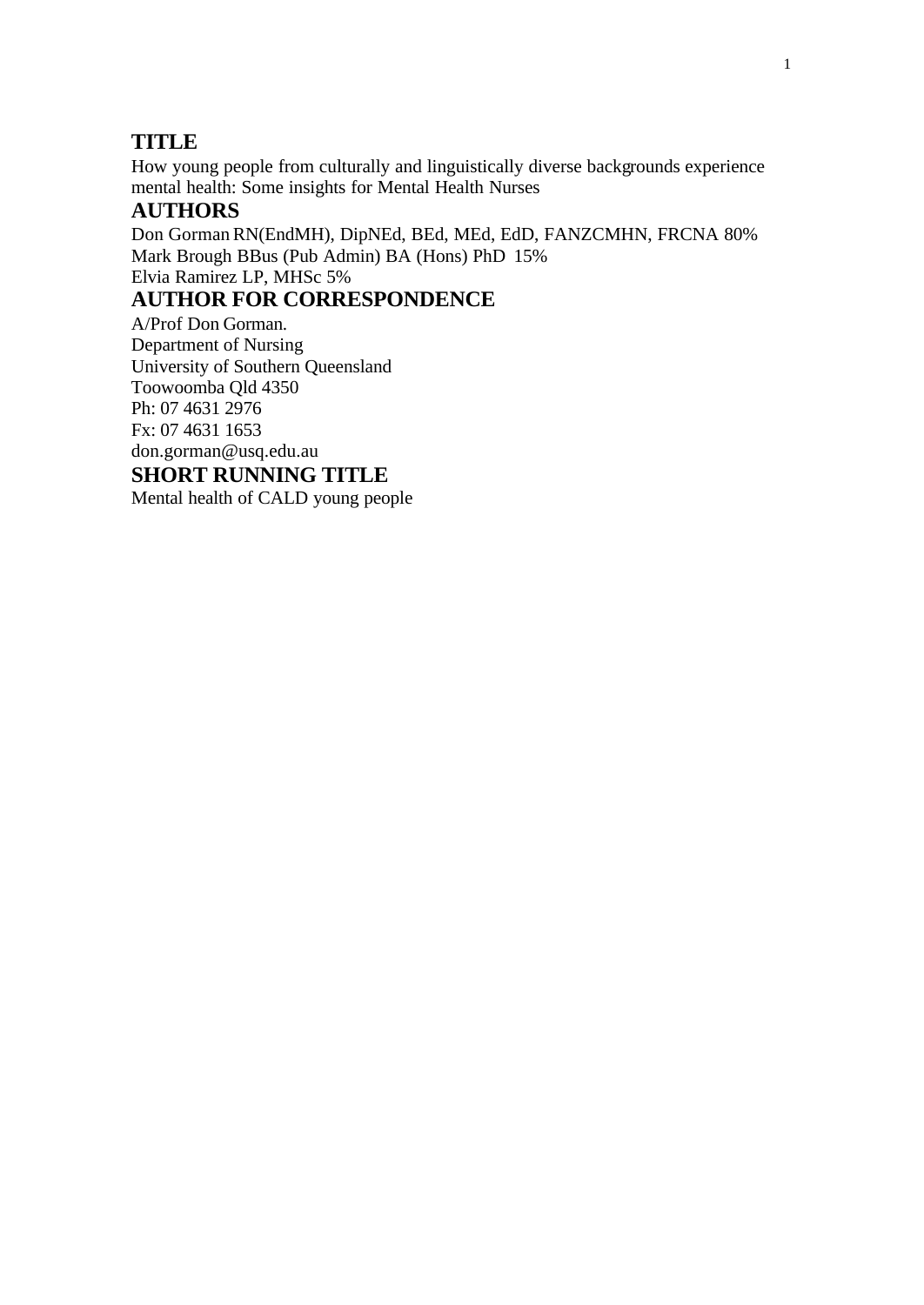# **ABSTRACT**

This article reports on a part of a study which looked at the mental health of culturally and linguistically diverse (CALD) young people. The research sought to learn from CALD young people, carers, and service providers experiences relevant to the mental health of this group of young people. The ultimate goal was to gain insights that would inform government policy, service providers, ethnic communities and most importantly the young people themselves. To this end, qualitative interviews were undertaken with 123 CALD young people, 41 carers and 14 mental health service providers in Queensland, Western Australia and South Australia.

Only one aspect of the study will be dealt with here, namely the views of the young CALD participants, which included risk factors, coping strategies and recommendations about how they could be supported in their struggle to maintain mental health. One of the most important findings of the study relates to the resilience of these young people and an insight into the strategies that they used to cope. The efforts of these young people to assist us in our attempts to understand their situation deserve to be rewarded by improvements in the care that we provide. To this end this article sets out to inform mental health nurses of the results of the study so that they will be in a position to better understand the needs and strengths of their CALD clients and be in a better position to work effectively with them.

# **KEYWORDS**

CALD, Mental Health, young people, culture

### **INTRODUCTION**

*Despite Australia's officially acknowledged multicultural society, its health care system is monocultural/Anglo-Celtic and non-Englishspeaking background (NESB) clients are disadvantaged in terms of*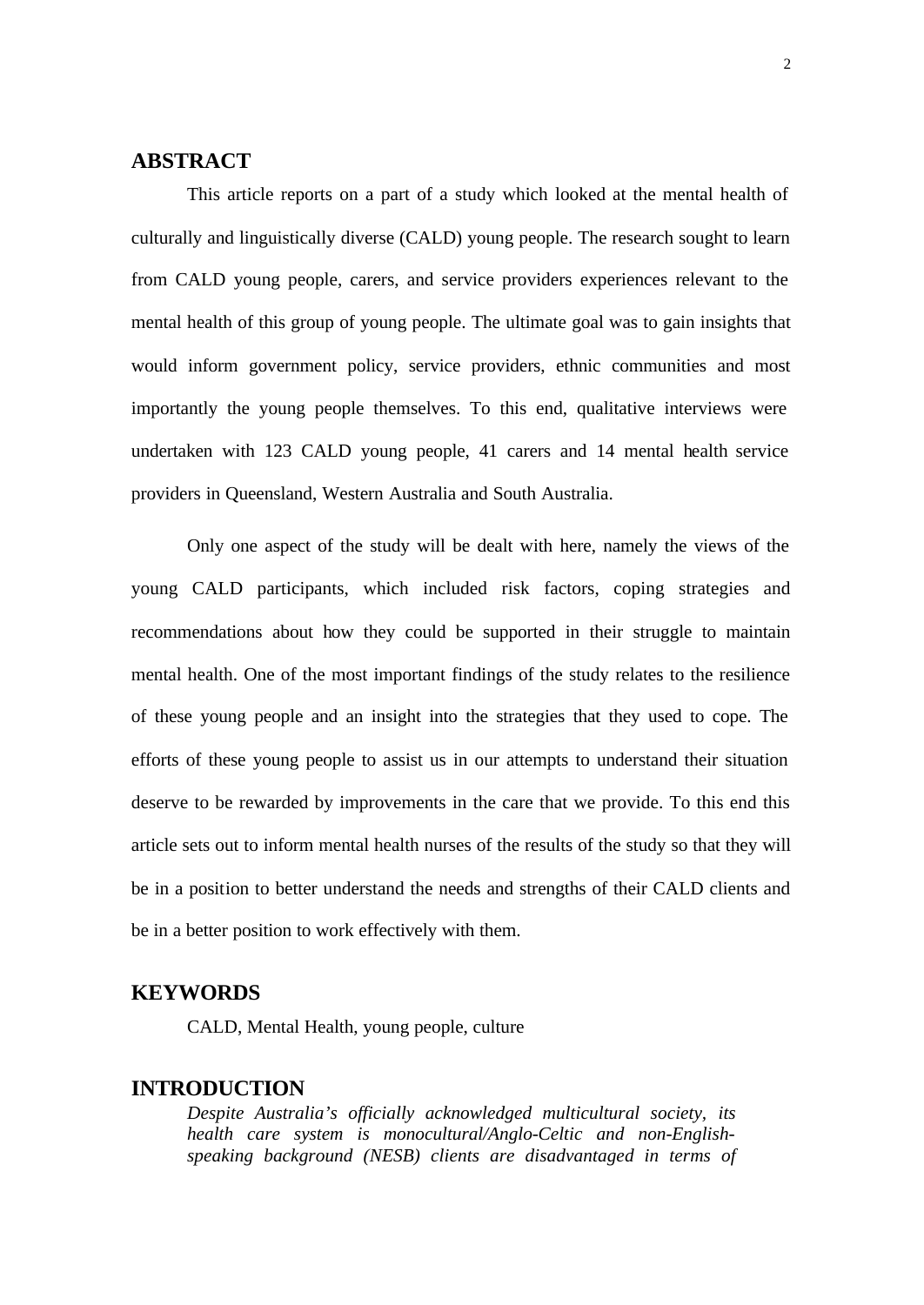*access and quality of service. To Address this problem, current services need to be developed in a way that enables the system to be accessible and sensitive to the needs of NESB clients (Gorman, 1997, p.259).*

It is widely acknowledged that in the absence of sensitivity and understanding, young, indeed all CALD clients, may not have access to mental health services (LoGiudice, Hassett, Cook, Flicker, & Ames, 2001) and are at risk of poor or even destructive experiences when they do access them (Blackford et al. 1997; Comino et al. 2001; Gorman 1995; Hassett et al. 1999; Horsfall 1998; Runci et al. 1999; Stolk et al. 1998). Sensitivity and understanding require knowledge and it has been difficult for mental health nurses to gain knowledge about the experiences of CALD people of their mental health.

There is a shortage of data on the prevalence, protective and risk factors of mental illness as these specifically relate to CALD young people in Australia. The literature documents widespread under-utilisation of voluntary mental health services by CALD young people, but this is more consistent with general patterns of under-use by young people and CALD communities than with any notion that there is a lower rate of mental health issues amongst CALD young people. In fact, refuting any notion of a lower rate of mental illness amongst CALD communities, the "migration-morbidity hypothesis" has been advanced in the literature to suggest a link between the prevalence of psychiatric disorder and immigrant status (Klimidis & Minas, 1995). Yet, it has also been criticised as unduly simplistic. The common position now appears to be that the relationship between psychiatric morbidity and migrant status involves a complexity of risk factors such as socio-economic status, those generally attributable to young people's development of psychological disorders in addition to specific factors relating to pre-migration stresses and events, such as torture and trauma, post-migration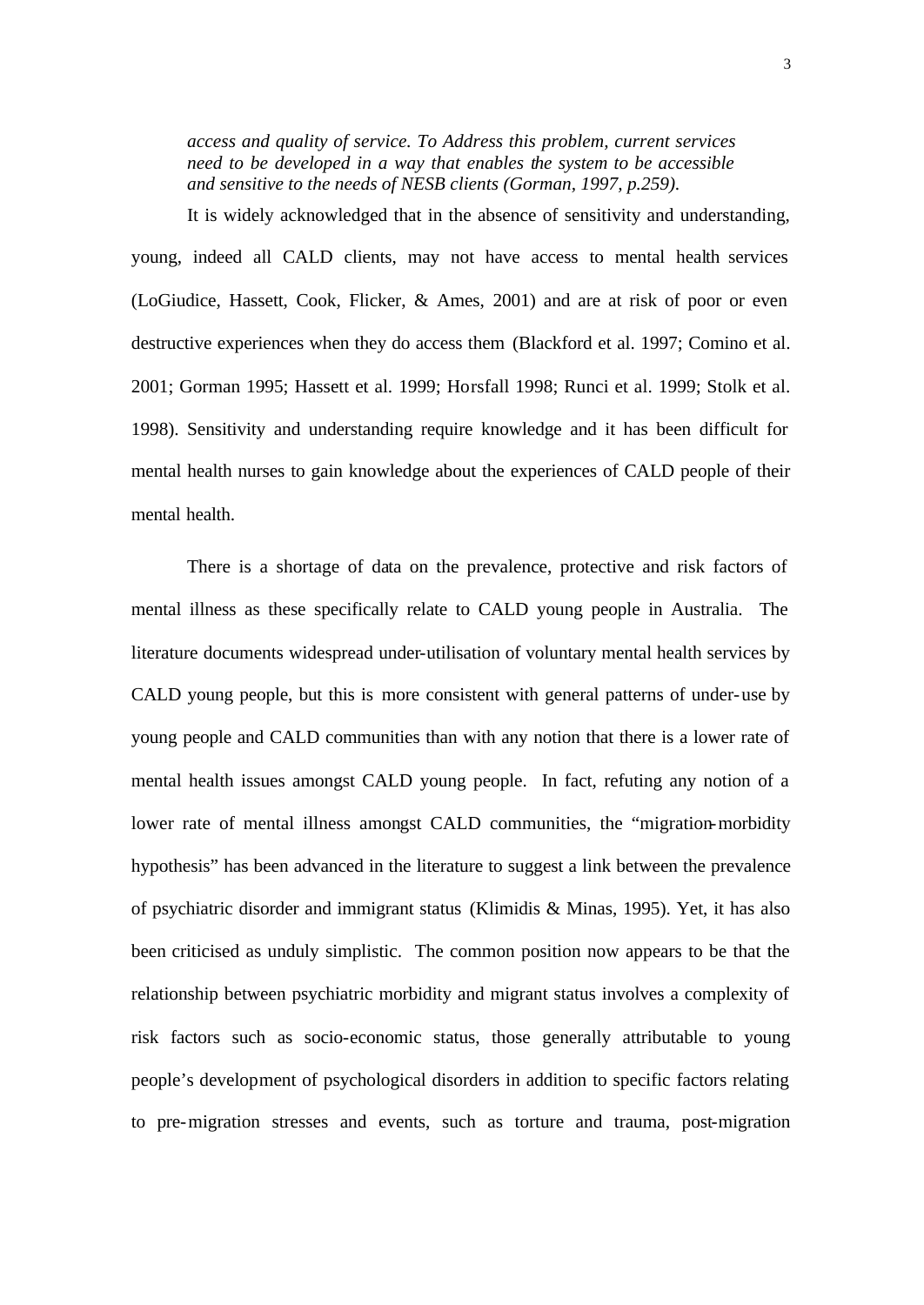resettlement factors and that the stresses associated with immigration and cultural minority status do not necessarily produce psychiatric disorders in young people (Selvamanickam, Zgryza, & Gorman, 2001). To try and address the paucity of data, especially qualitative data that would give insights into the experiences of young CALD peoples a study was undertaken that involved indepth interviews with CALD young people, their carers and service providers. The participants in the study consisted of 123 CALD young people, 41 carers and 14 mental health service providers in Queensland, Western Australia and South Australia. A full coverage of the study is beyond the scope of this article but can be acquired from the following report available from Queensland Transcultural Mental Health Centre 07 3240 2833 or Youth Affairs Network of Queensland Inc. on 07 3844 7713:

Selvamanickam, S., Zgryza, M., and Gorman, D. 2001, Coping in a new world: The social and emotional wellbeing of young people from culturally and linguistically diverse backgrounds, Brisbane, QTMHC & YANQ.

The study had the following goal and objectives:

## *Goal*

The primary goal of this research was to describe the mental health needs of CALD youth in Queensland, South Australia and Western Australia.

#### *Objectives*

- To document the experiences and needs between first and second generation immigrant young people.
- To document the experiences and needs of family members and carers of young CALD people who have experienced depression and or other mental health problems.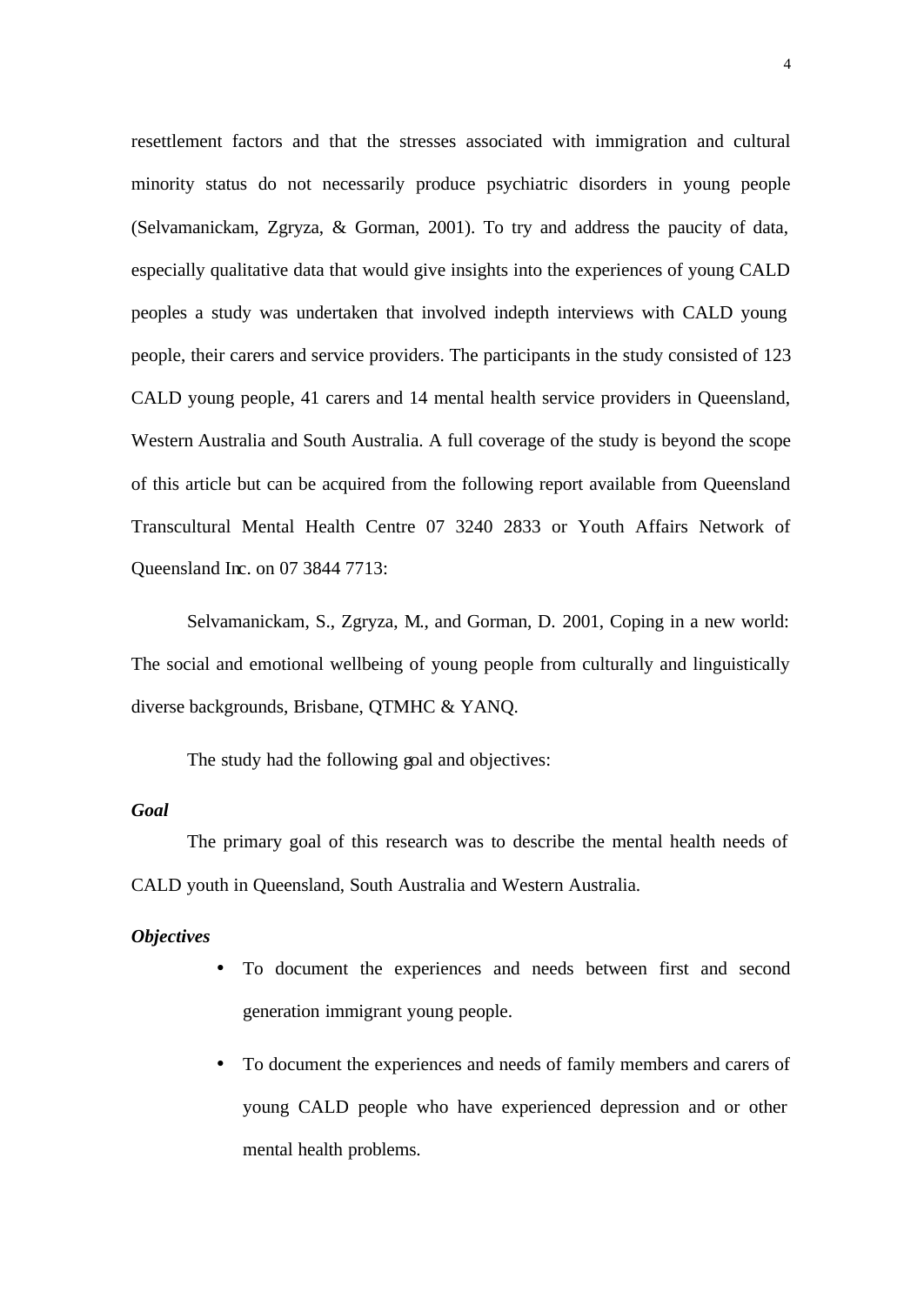- To document the experiences and needs of service providers who work directly with CALD young people.
- Identify gaps in mental health service delivery sector relevant to the needs of CALD youth.
- Identify and analyse trends in youth suicide data across Australia according to ethnic background, gender and geographical location.
- Make recommendations about working more effectively with young CALD people who have experienced depression and or other mental health problems.
- Make recommendations about future research into suicide prevention amongst young people.

This article will report only on that component of the study that dealt directly with the young CALD people themselves.

# **ETHICS APPROVAL**

The proposal for the study was submitted to, and approved by, the University of Queensland Ethics Committee.

# **METHOD**

The method chosen was qualitative to enable the researchers to access the rich resources of the participants' own experiences. This method was chosen so as to address the vacuum that exists in the data available on this topic. While quantitative data does exist there are considerable problems caused by difficulty in accessing sample sizes that would enable generalization of results. This study sought to capitalise on the strength of qualitative methods that allows them to access indepth stories of the experiences of the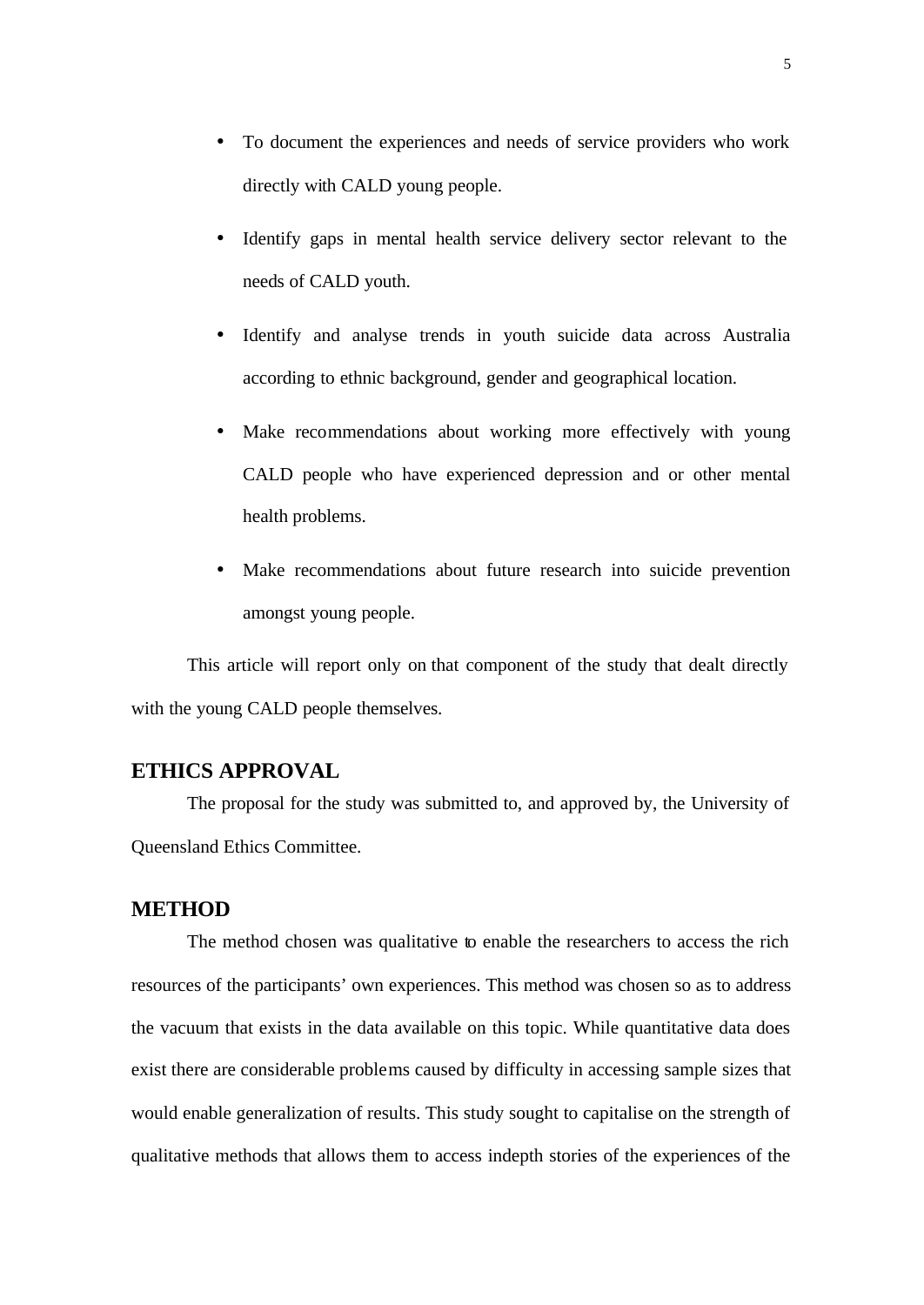participants. This process enables us to get a better understanding of their perspective of the issues and to access unanticipated information that could not be discovered with quantitative methods due to the inability to know what questions to ask..

The project was guided by a management group from YANQ and QTMHC. Support was also provided by a reference group of key stakeholders from the areas of youth, mental health and ethnic affairs

## *DATA COLLECTION*

In-depth interviews were used to collect comprehensive, information from CALD young people with direct personal experience of some form of stress and pressure, depression or anxiety. Interviews were carried out by bilingual interviewers.

The interviews focused on:

- cultural identity and resettlement experiences;
- mental health status:
- experiences with accessing services; and
- protective and risk factors (internal and external).

The interviews did not focus on the mental health problem episode, but rather on the coping strategies and resources used by the young person to deal with the mental health issue.

# *PARTICIPATING COMMUNITIES*

Due to the diversity of CALD experience in Australia a variety of CALD communities were involved in the study and were selected to ensure that recently arrived migrants and refugees (eg. Horn of African communities) as well as more established communities (eg. Greek) would be included. The communities chosen were: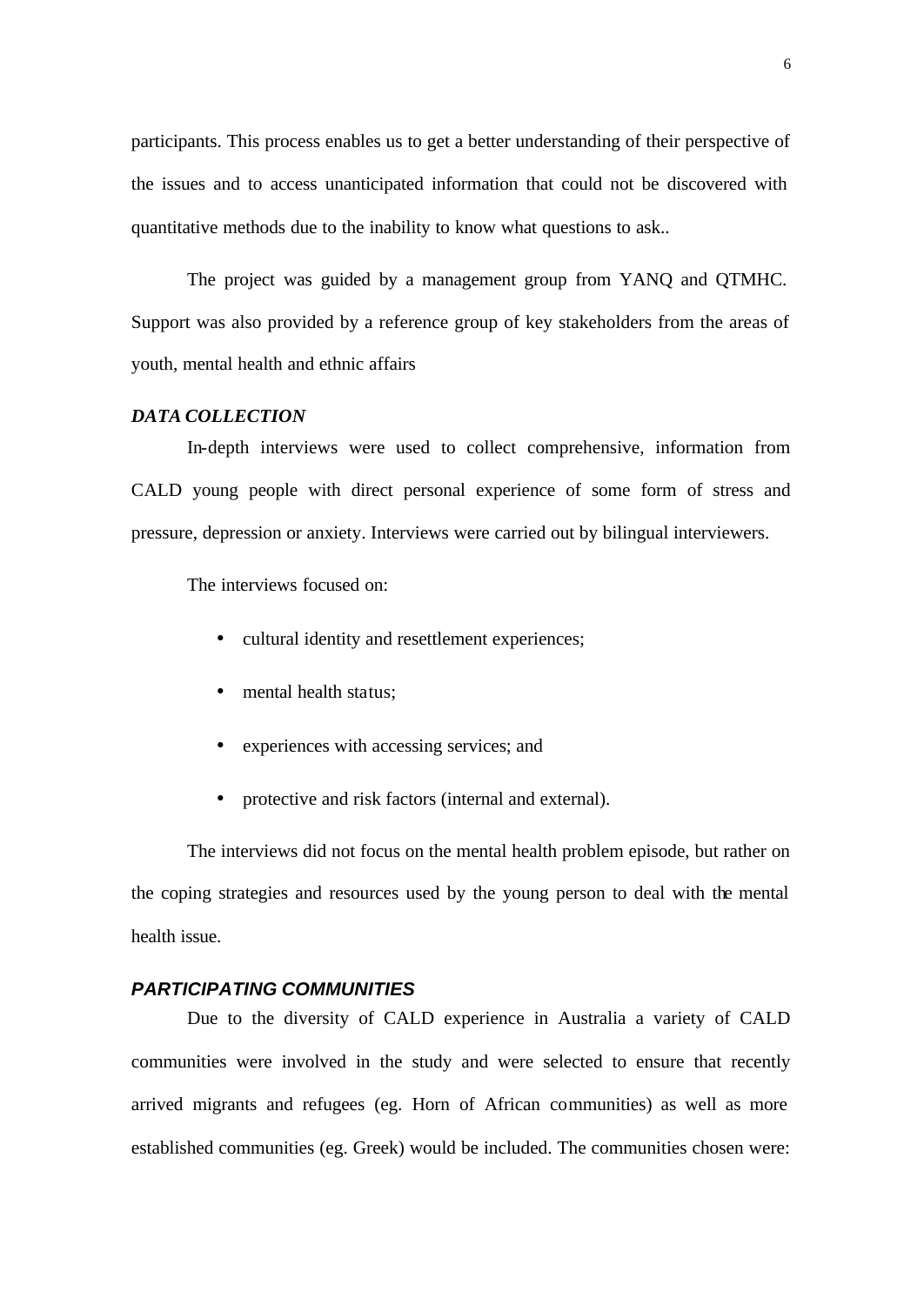Horn of African (Somalia and Sudan), Greek, Spanish speaking, Arabic speaking, Former Yugoslavian, Cambodian and Chinese.

### *BILINGUAL INTERVIEWERS*

A total of 19 Bilingual interviewers were recruited and undertook 30 hours of training prior to commencing the data collection.

## *PARTICIPANTS*

Participants aged from 16 to 24 were recruited from each of the communities utilising referrals from services, GPs, youth workers; newsletter advertisements; community associations, religious groups, social gatherings; and snowballing.

Project information, including a list of services that could be used for follow-up support was provided to potential participants.

Table 1 lists the participants by ethnic community and gender.

# *DATA ANALYSIS*

The interviews were transcribed in English and entered into  $NUD<sup>o</sup>IST$  for thematic analysis.

Validation workshops with bilingual interviewers were held in the three States to obtain feedback and comments regarding the findings.

Several weeks prior to the workshop, interviewers were sent the 10 interviews conducted by them, an overall report on the findings of young people and a fact sheet based on the findings for his or her community.

Interviewers were guided through the written material section by section to identify and amend inaccuracies as well as to ensure that transcripts had been interpreted appropriately.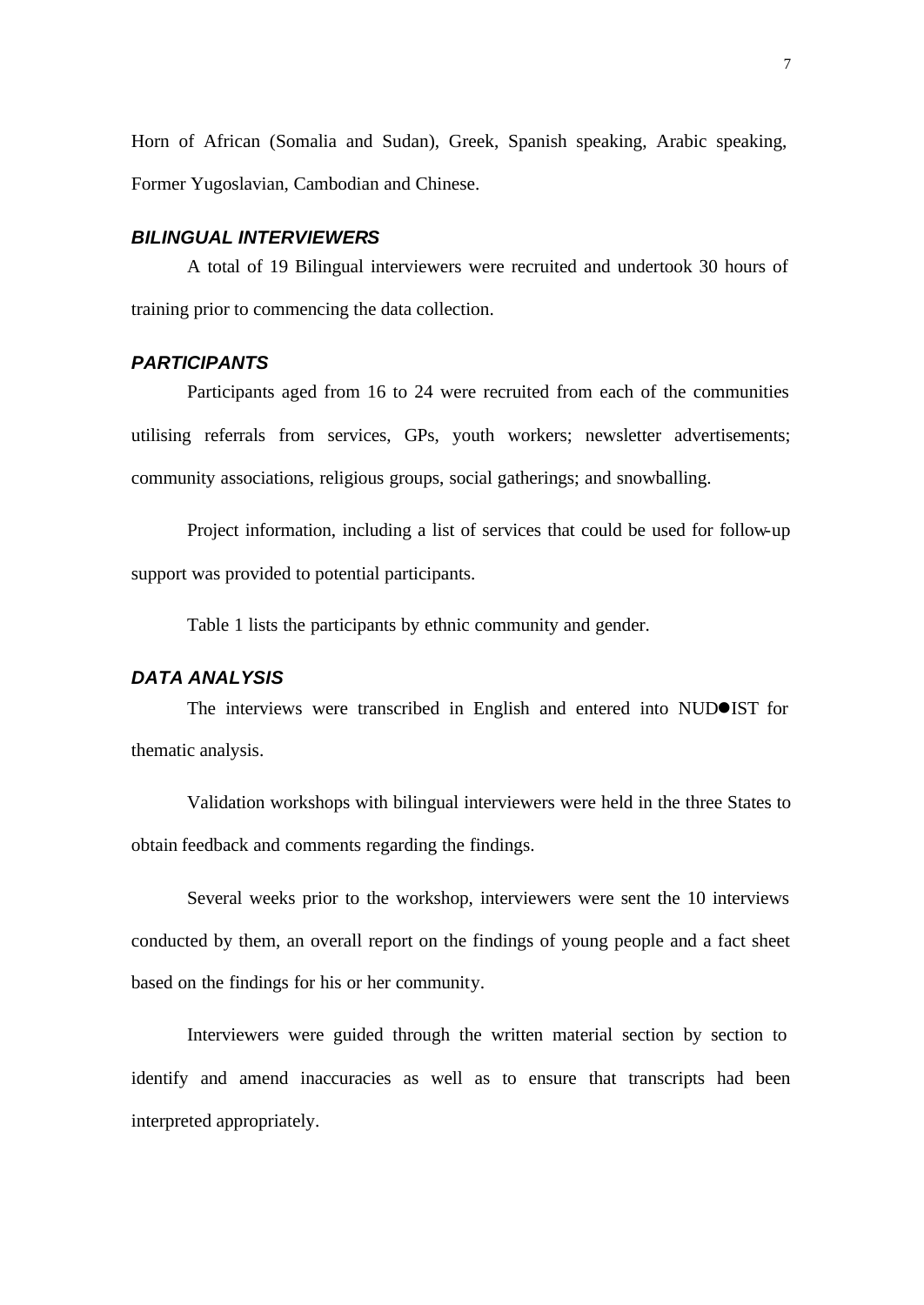## **FINDINGS**

Where possible quotes will be used to exemplify themes identified in the analysis and to give direct access of the reader to the voices of the participants. Quotes will indicate the ethnic background, gender and age of the participant.

A total of 123 young people were interviewed from the 3 States - Queensland, South Australia and Western Australia. The analysis of there stories resulted in the following seven main groups of information:

- Cultural identity and resettlement experiences
- Culture
- Social and emotional wellbeing
- Support from family
- Service experiences
- Situation now
- Suggestions

## **Cultural Identity and Resettlement Experiences**

Of the 123 young people interviewed, the majority came to Australia under the Refugee and Humanitarian program as a result of the war in their countries. These were mainly young people from the Horn of Africa; Somalia, and Sudan, Former Yugoslavia, Cambodia and El Salvador and Colombia.

Except for a small number of young people who were Australian born, the rest immigrated for a multitude of reasons. These included families seeking a better future, family reunion and/or having relatives in Australia, families coming due to business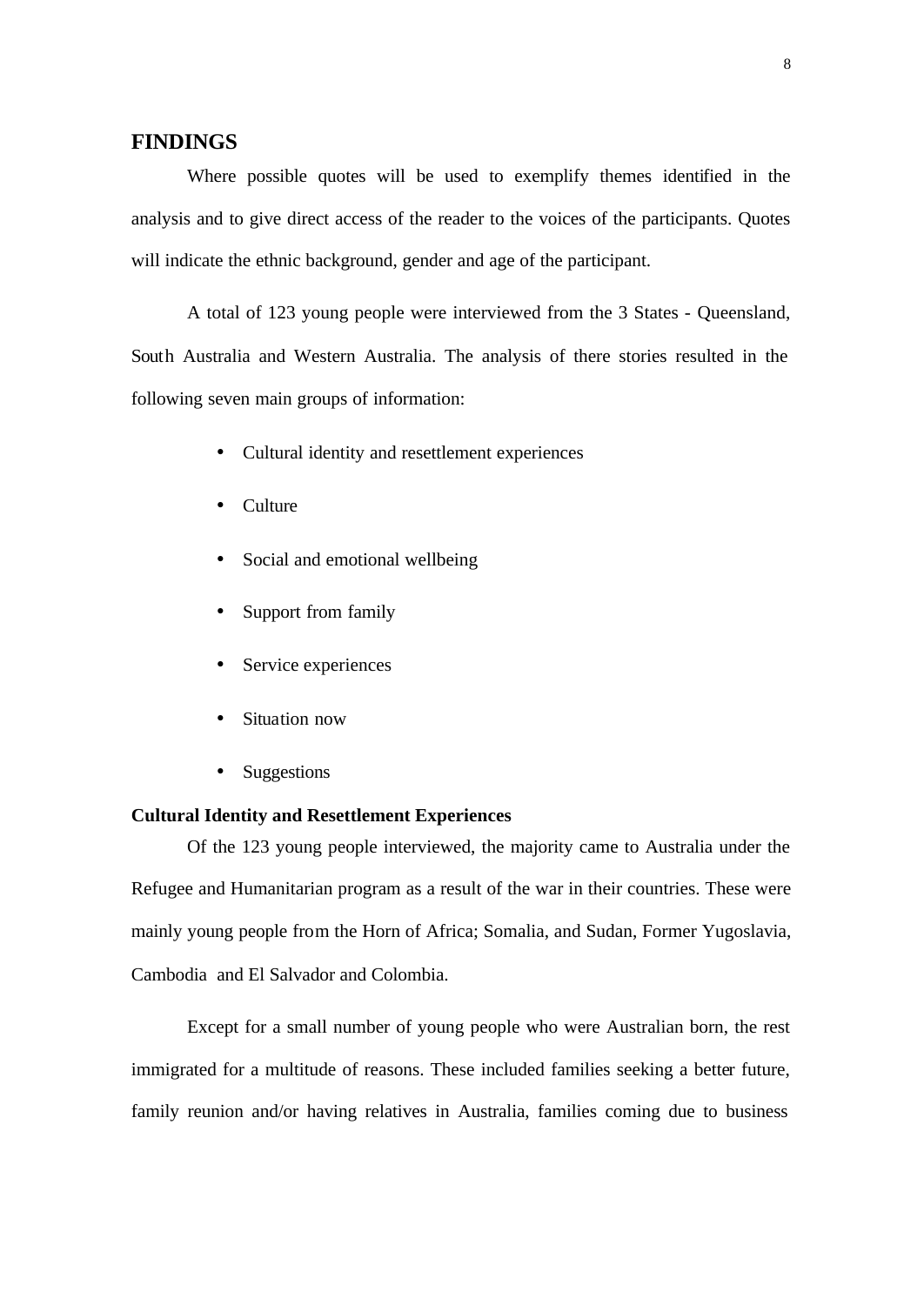migration and work related issues, parents fulfilling religious callings and young people following marriage.

Pre migration experiences such as loss of family members, torture and trauma issues, had mixed outcomes. Some were inclined to integrate quickly so as to blend in with the dominant culture and rapidly put the past behind them. Others were consumed by various emotions over their experiences and overtly refused to accept any aspect of their new country.

#### **Culture**

The majority of young people were able to practise their traditional lifestyle. They identified family and community closeness, respect for elders, traditional dress, music, dance and festivals as well as traditional foods as aspects of their traditional culture that they valued. Use of their traditional language with family and friends was considered to have a positive effect on self identity. Many valued social gatherings within their communities which were seen to diminish social isolation and provided opportunities to meet other young people.

*The reason I am moving to Melbourne is to be more involved in the Greek community in a social sense. I most value the cultural/traditional side of our culture rather than the religious side. I value the strong sense of family, loyalty to the family and friends/relatives and to the community and the culture. The way Greeks look after their own....Greek male, 20*

Concern was expressed at the difficulties with speaking and maintaining

traditional language where there was a lack of extended family. Inability to practice

traditional festivals and maintain certain practices such as praying were also of concern.

*Yes. I am very proud of my culture. I dance in a traditional dancing group that Mum has established. I love the food. I don't understand when people forget their background. I think it is something we should keep. The most difficult thing to practice here is the language. It's easy over there because everyone speaks the language. I value the most the family concept. I've noticed that most Anglo-Australian families don't have the closeness that we have where everyone has a place, a role.*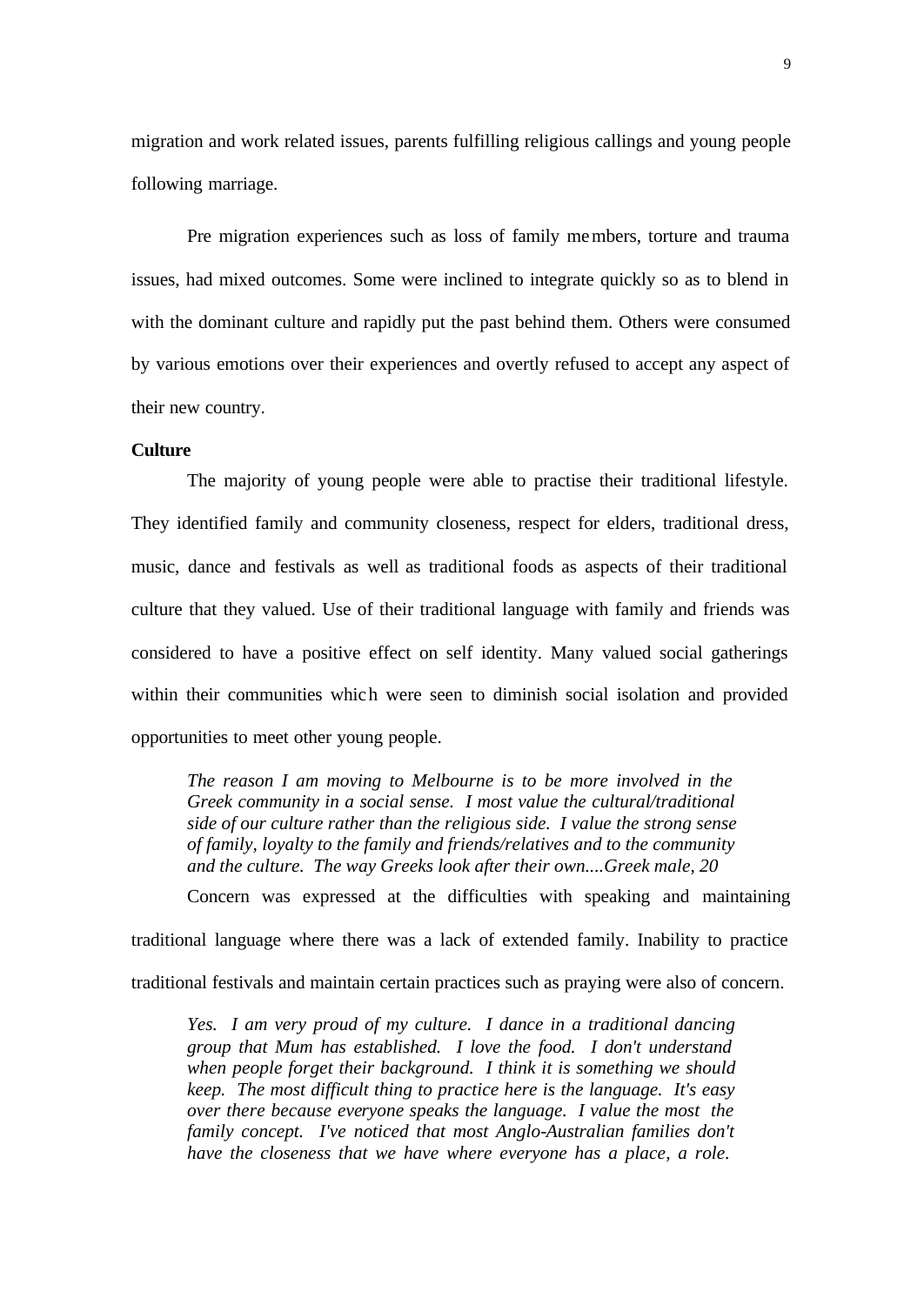*Australians let their children do want they want…Spanish speaking female, 16*

Most found it relatively easy to practise the Australian lifestyle and the freedom they now enjoyed was described as the most appealing aspect of the Australian lifestyle. The relaxed attitude and friendliness of Australians were qualities that young people appreciated. Some though found it difficult to practise the Australian way of life and cited language as a major deterrent to adapting to Australian society.

Differences between eastern and western lifestyles as well as generational differences were sometimes a problem.

*I do not feel successful in practising the Australian way of life because my interaction with it is hampered by tradition. Because as parents become older they become more traditional, which is very annoying. I like the liberal attitude to family structure and gender role. One aspect I find difficult is the habit of drinking until you drop. Also the society is very hypercritical because it claims to the equality but it doesn't....Sudanese female, 20*

Parental disapproval for the westernised lifestyle including such things as drinking, dress styles, kissing in public, sleepovers, lack of respect for parents and the lack of warmth amongst Australians was a difficulty for some young people. However they appreciated the democracy and social security and Australia's multicultural society. Other positive aspects were the respect that was given to children, tolerance and the high level of compliance towards rules and regulations for eg. Road safety.

 *….for example, all Australians are much better drivers than Taiwanese. The people here actually obey the road rules…Chinese female, 22*

#### **Social and Emotional Wellbeing**

*….even though I was very young, I went through enough misery to last a lifetime…former Yugoslavia, male,16*

Many reported being lonely, worried, frustrated, nervous, sad, with some indicating that fear had become a way of life. Factors related to these feelings ranged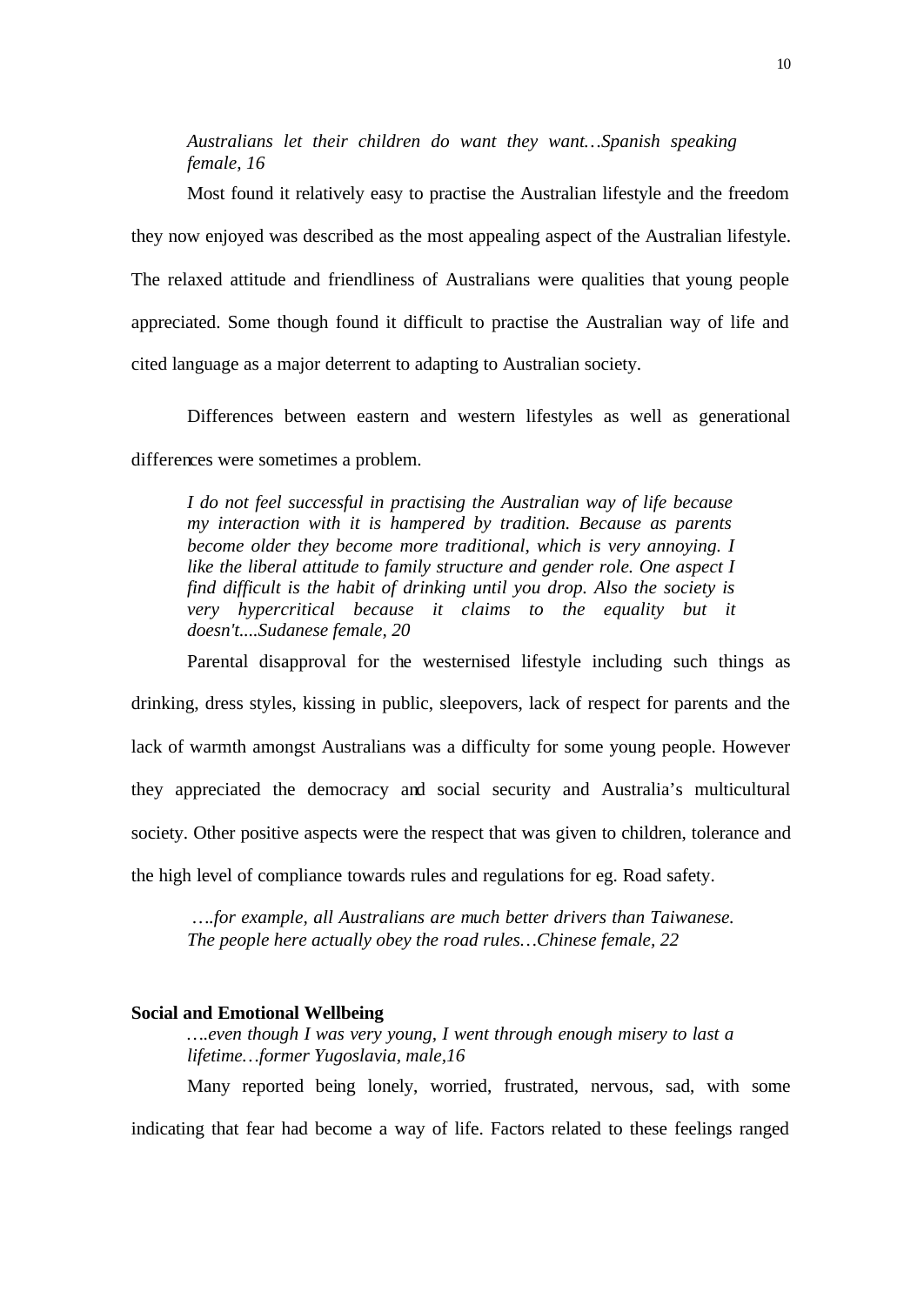from experiences of the war, torture and trauma issues, that occurred prior to migration, to more recent experiences related to settlement issues, language barriers, and unemployment. Trying to "fit-in" and the cultural differences at school stunted their lifestyle and impacted on their mental health.

There were differences between refugees and other migrants. The latter citing language problems and relationships as central to their mental health problems while the former referred to the experiences of war as most important. Many young people had vivid memories of the war which included the bombing, and witnessing brutalities such as seeing loved ones tortured and killed. Despite having escaped, the displacement and loss of homes and loved ones left behind as well as the constant fear of being caught and tortured had left a permanent imprint. Many still experienced recurring nightmares and had disturbed sleep as a result of their experiences.

*When the war started my father had to stay behind as he started to work for UNHCR. My mother, brother and I had to go and seek refuge in Serbia. There were a lot of difficulties in getting out of the war zone, especially of the mixed marriage of my parents. It was difficult enough getting to Serbia where we thought that we would be safe because my mother is Serbian, but when we arrived there more problems started. I didn't know anyone there we were strangers in our country. Even though I was very young I went though a lot of misery to last me a lifetime. First we didn't have anywhere to live, after when I started school everybody teased me, I didn't have any friends, my accent was different, I was an outsider, I didn't belong there. Then we heard that my father was killed. I remember crying every night to sleep and during the day I would sit at the gate waiting for my father to appear but he didn't come. I just couldn't believe that he was dead. But after two months he did appear. I think after all that misery that was the happiest day in my life….Former Yugoslav male, 16*

Fifteen had experienced depression stemming from a variety of factors including

memories of the war, poor academic performances, sexual abuse, being diagnosed with

schizophrenia and the whole concept of being in a new country.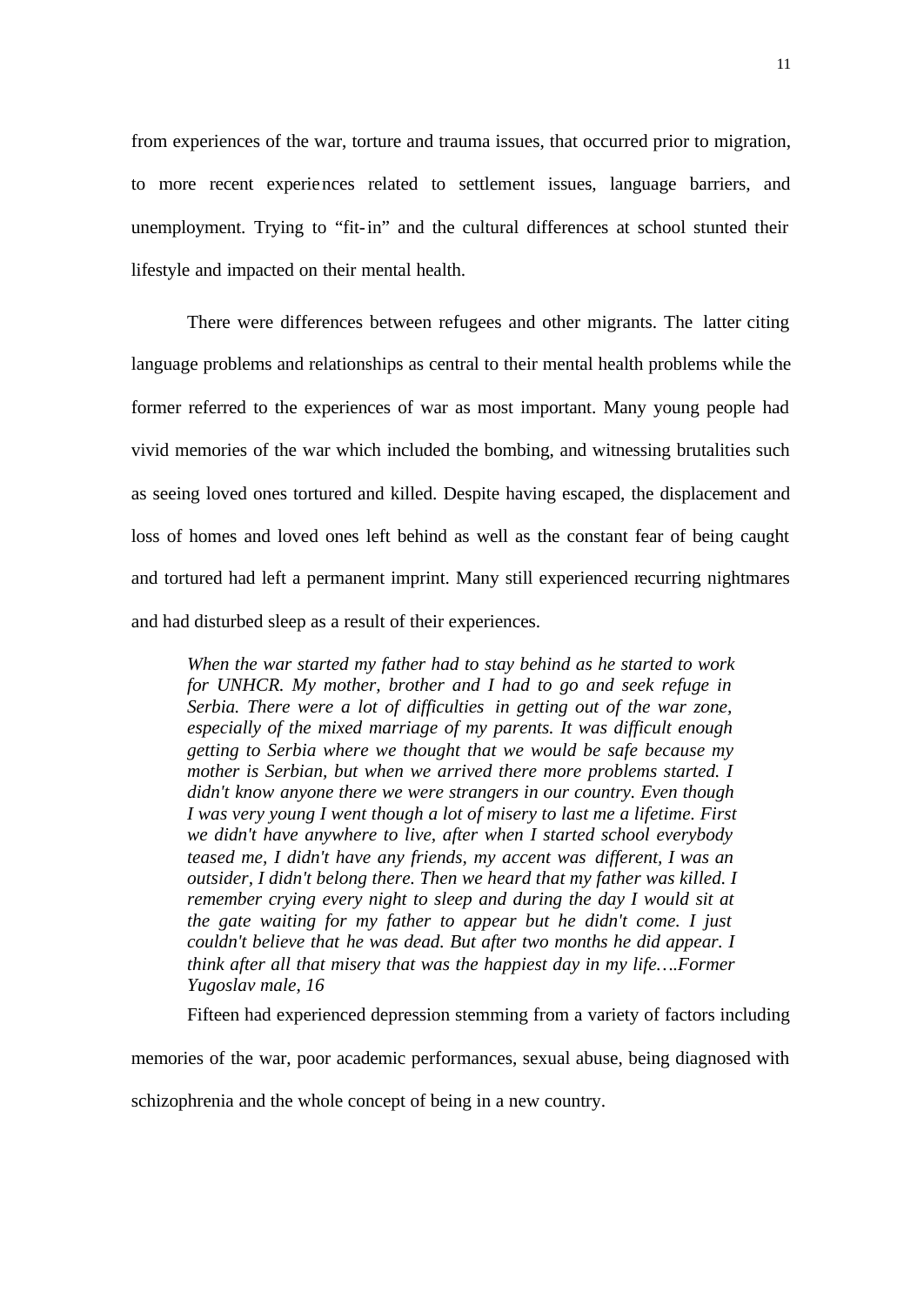*"I have been raped several times in the streets of \*\*\* because I had no shelter at all and also I got into trouble with the police"…..Sudanese female, 18*

Those who described anxiety as a key symptom attributed it to issues surrounding relationships including relationship breakdowns, family rifts and relationships with young people from a different background.

*I had an Australian girlfriend in the past and that alone caused so much trouble between my family and me. My parents did not approve of me going out with someone who was not Cambodian. I wanted to stay with this girl for awhile but because of my parents things never worked out. I experienced a lot of stress, anxiety and depression because of my parents and my break up with my girlfriend…..Cambodian male, 21*

Social isolation was reported as stressful impacting on depression and/or anxiety. A major factor leading to social isolation was the difficulty of communication in a foreign language being an obstacle in making friends and causing difficulties with academic studies. They had difficulties understanding what was being taught at school and university and were often afraid of ridicule by other students if they sought help or clarification. Lack of family and friends, unemployment and cultural differences when resettling in a new country were also cited as compounding social isolation.

The dramatic change to their lifestyle or the "migration experience" in itself resulted in mental health problems for many. They missed the security of familiar surroundings that included family, friends and a culture that they were accustomed to. Making friends was extremely difficult initially and they had difficulties breaking into established social circles.

*The problem of identity crisis, a sense of belonging. Difficult to tell which group I belonged to, local Australian or people from Chinese community. I did not feel happy. I had the feeling of being 'left out'. The other groups of people were happier. Their relationship was closer. Even international students, like students from Hong Kong, felt easier to identify themselves.*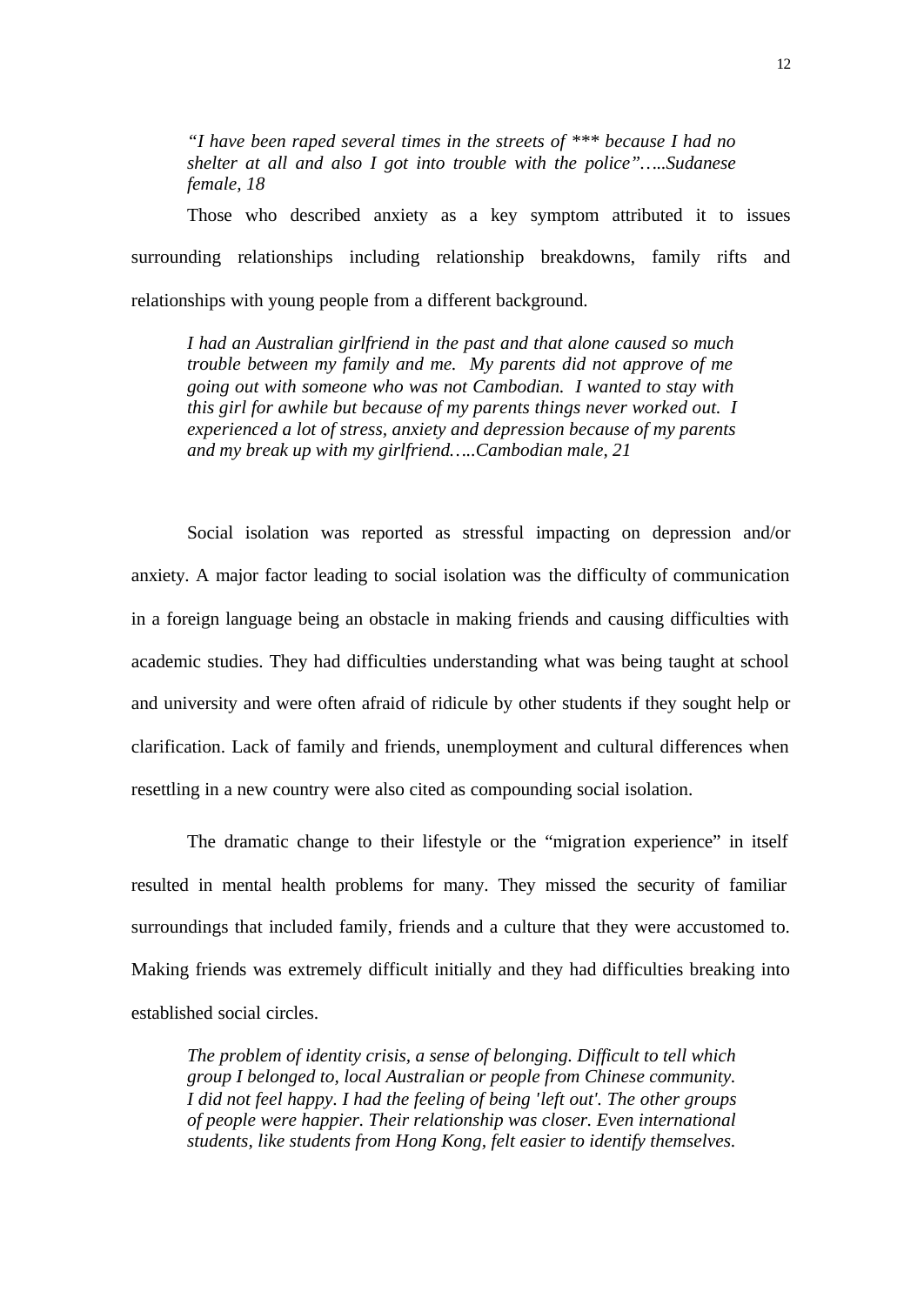*I saw the local students were very happy staying together. They were in a group. But I'm a permanent resident. I had the feeling of being 'left out' by either of the groups.....Chinese female, 19*

While the factors the young people identified as detrimental to their mental health are extremely important and offer insights into how we as nurses can understand and support them better, perhaps even more important and more encouraging are their views on what helped them to cope with the stresses of their lives.

The participants described a variety of coping strategies that they used to deal with their mental health issues. These are listed in Table 2:

 Entertainment and/or distraction, the use of diversions such as music, movies, and night-clubs to take their mind off the problem, was described by most of the participants as a useful coping strategy.

*Dancing and music helped me a little with my problems but what help me more was planning my trip to Egypt for a holiday....Arabic speaking female, 22yr.* 

Most also described socialising as a means of avoiding brooding over problems.

This usually involved meeting with friends and belonging to a group, therefore avoiding

or overcoming isolation. Friends were also described as providing support and being a

means of temporarily escaping from the home situation.

*Music, new friendships, social activities, just not to be at home alone helped. Getting involved in activities helps to get the mind off the problems that we had experienced….Former Yugoslavia female,16.* 

Many of the participants described using physical activity to overcome periods

of stress. They indicated that they benefited from vigorous physical activities such as

sports as a means of releasing stress.

*Playing vigorous sport tends to vent all negative feelings I have inside me. And if I win the game it's even better because I felt I'm good at something and I can do anything in the world....Chinese male, 16.*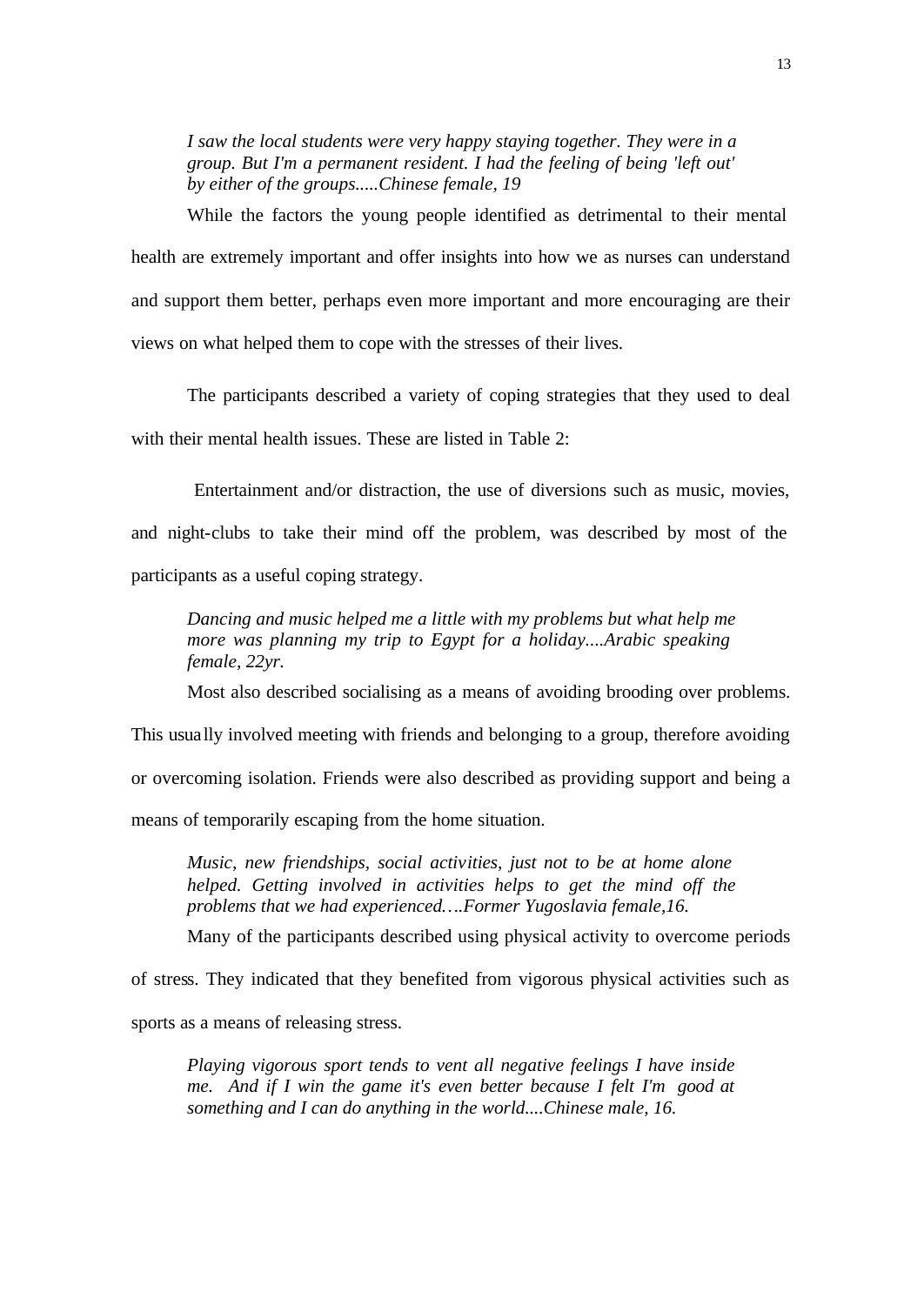The use of "internal resources", which involved taking a positive approach, identifying their strengths and reinforcing their determination to cope, was also important and was seen as involving an element of taking control rather than of being a victim.

*It was very hard to sort the problem out by myself but I pushed myself to be strong and always encouraged myself to stay strong no matter what….Arabic speaking female, 23.*

Spirituality which referred to drawing strength from participation in religious

activities, especially prayer, was a source of resilience for many of the participants.

*Getting back to religion and friends....Lebanese male, 24*

Avoidance was as a means of coping that involved not confronting the perceived

source of their problem. This of course is often seen as a negative strategy but the young

people who used it emphasised that sometimes it was appropriate in the short term to

avoid being overwhelmed.

*It just seems that the more I think about it the more determined I am to reach a conclusion - I become more confused and unsure. So it is in fact sometimes better to push it to the back of my mind for the moment….Chinese female, 20*

A coping mechanism used by some was to connect to their original culture. This

was related to the need to maintain connections by writing or telephoning home to

family and/or friends in the home country.

*I know my problem and I also know how to cure. Only one call to my family is OK. I think I am missing too much about my family.....Somali male, 22* 

Unfortunately 16 of the young people who participated in this study claimed that

nothing helped them. As well as stating that no strategies had worked for them, there

was an an underlying sense of hopelessness running through their interview.

*Interviewee was quiet when this question was posed to him, and he took a long time to think. Nothing really. I know I have given everything in Malaysia, it's too late to change mind. But till this day I still want to go*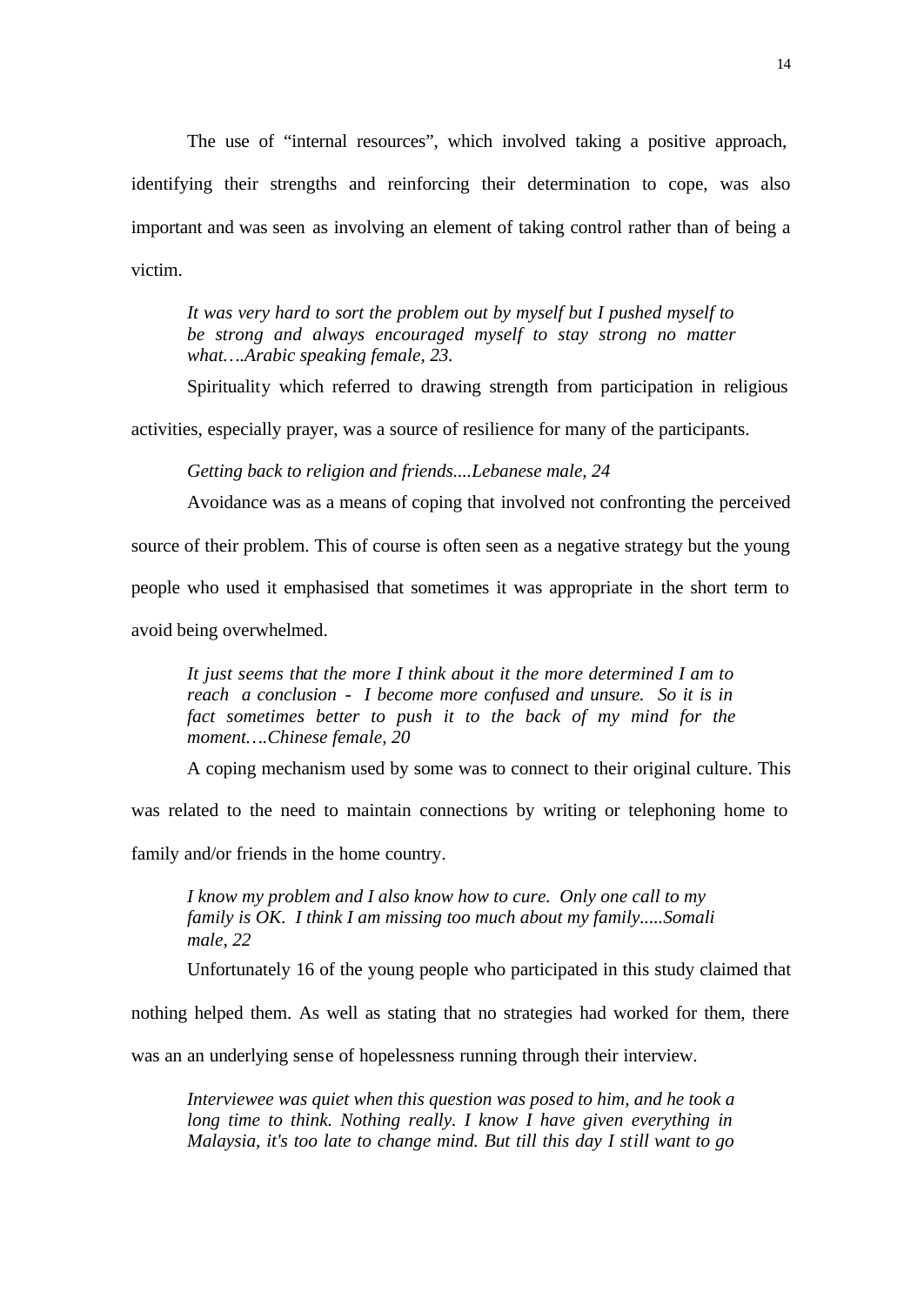*back. I gave up my long jump and I can never do it here. I felt good whenever I won in the competition. There is no challenge here for me….Chinese male, 17*

Employment was seen as an important to coping for economic reasons and because of its very powerful effect on their self esteem and level of independence from

parents.

*Knowing that I go to work everyday and not staying on the dole makes me feel good about my life. It helps my parents with income and gives me something to do with my life....Cambodian male, 19*

A number of participants indicated that they saw substance use i.e. cigarettes,

alcohol and illicit drugs, as a means of coping with difficult times in their lives. While it

was referred to as useful it was also referred to it as a non-useful strategy, indicating

that it had both positive and negative effects.

*Drugs and alcohol, it made me forget depression, but also took its toll….Former Yugoslav male, 19.*

Adapting to the new lifestyle and surroundings, by learning English and

studying the Australian culture, assisted a number of the young people to cope during

periods of stress

*I like to socialise with Australians, learn more about their culture and so on. Reading books on subjects which my friends like to talk about means I fit in because I am on the same wavelength as them. I try very hard to be just one of them....Chinese male,17*

Talking about their problems with others was another useful coping strategy

described by the participants. Participants generally preferred to talk about them with

people from their own culture and age group.

Only 9 of the young people had undertaken professional help, in the form of

counselling and formal therapy with professionals.

*It was helpful to discuss the problem with my brother, aunty and counsellors to recognise the problem and to decide between the solutions. It seemed hard to recognise the problem since I've been living*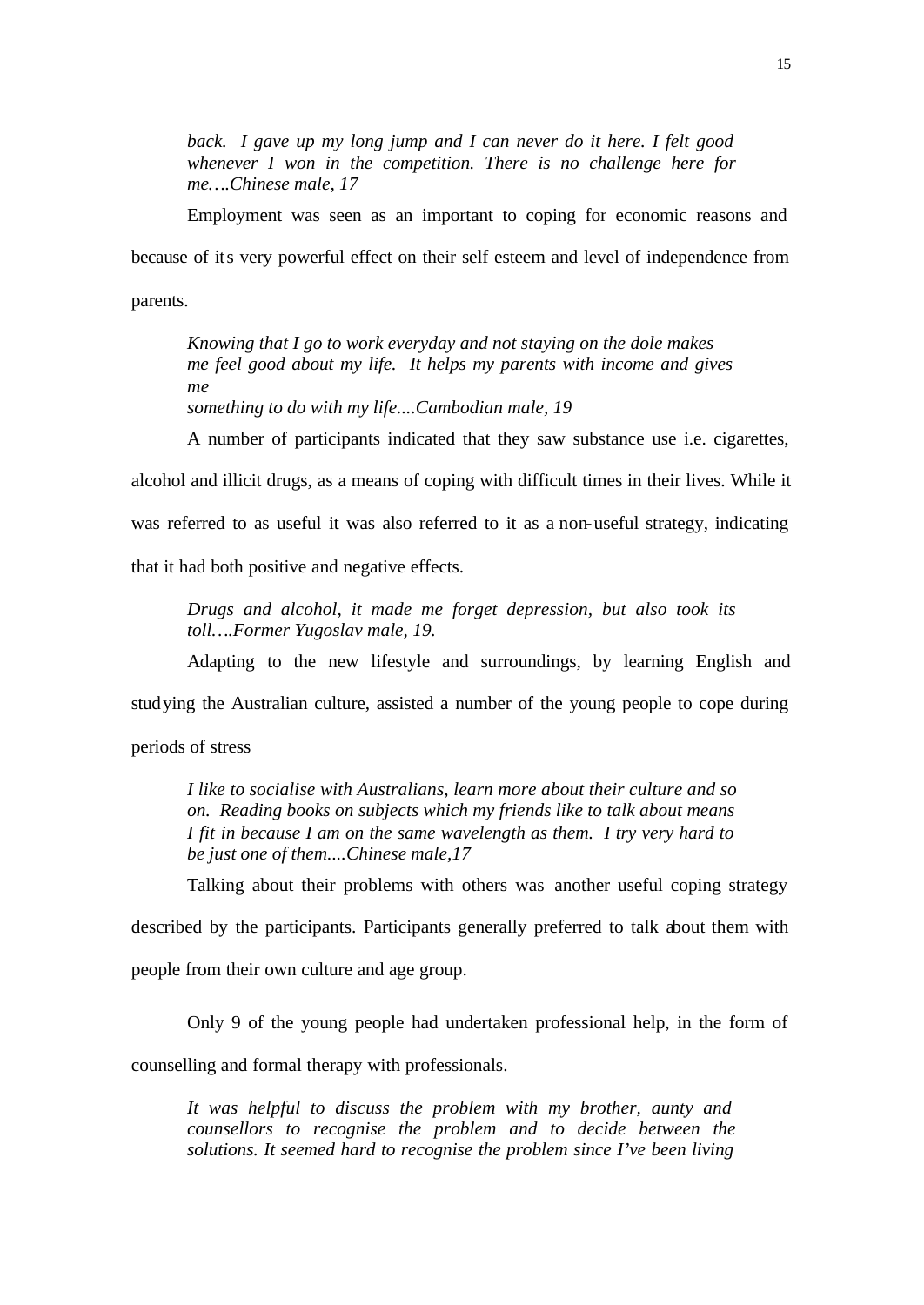*with it for quite a while, but after listening to others' views I realise that it was a problem and needed to be solved….Former Yugoslav female, 25*

Participants also talked about the strategies that they had tried and found not to

be useful.

Avoiding talking about it was described as not helpful because bottling it up and

not discussing their problems did not improve their situation. Participants also indicated

that despite some temporary relief, substance use also had negative effects.

*The most helpful was when I used to get drunk everyday. This would make me forget about my relationship between my parents and me. The other was it would help me to forget about my girlfriend. The most unhelpful was the alcohol because I would stress the relationship between my parents and me even more and it would give such a headache every morning…Cambodian male, 21.*

## **Support from Family**

When asked if they spoke to their family about their problems there were mixed

responses. Over half of the participants indicated turning to their family for support and

guidance.

*When I had this problem I told my parents everything as we are a very close family and like to listen to their advice and my father is treating me as a friend….Arabic speaking male, 24*

*Yes, my sister's advice was very helpful because she advised me to forget about this problem and pray every time to Allah to give them peace. My sister filed an application for my parents and they are now processed for resettlement consideration in Australia….Somali female, 22.*

While many of them turned to their family only half of those said it was helpful.

The main reason given for this was that the family did not understand their problems or

were themselves under considerable stress and unable to give the support needed.

*Yes, they always comforted me and were helpful and understanding. They were under lots of stress themselves because of the terrible political situation at that time….Former Yugoslav male, 18*

Still others avoided approaching their family at all. There were a number of

reasons given for this. For some their family was not in Australia, others did not want to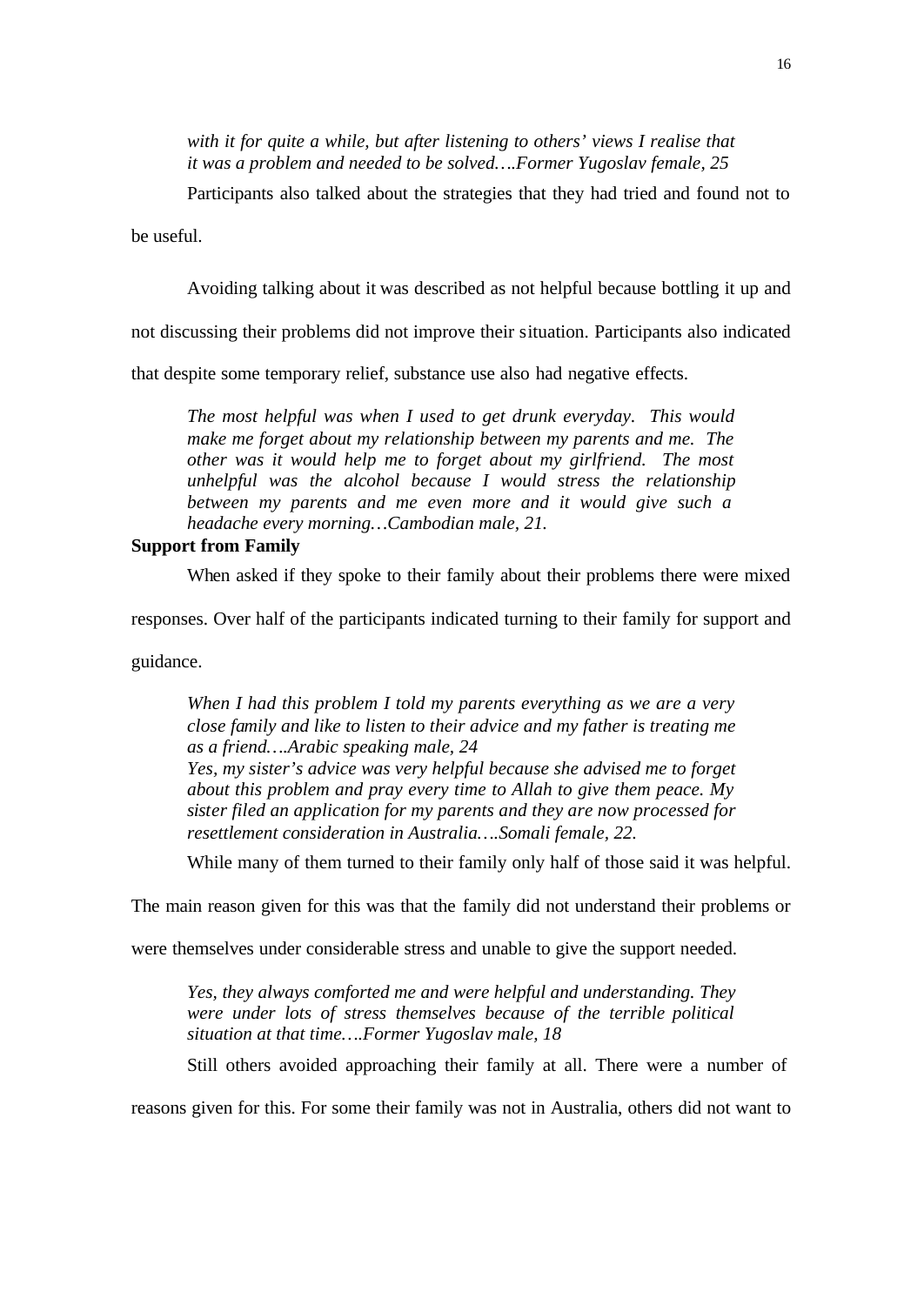add to their family's stress, or were afraid of their families reaction and in some cases

because the family was seen as the cause of the problem.

*I couldn't talk to my parents about my feelings because they were the source of the problem. Also in the Cambodian culture when the parents speak, we as children must always listen and follow their commands. Therefore I didn't have any say in the matter. If I did, it means I am disrespecting my parents. That is the worst thing you can ever do to a Cambodian parent….Cambodian male, 22.*

*As far as I am concerned no one was particularly helpful as they don't understand the situation as well as myself. Especially not my parents. They live in a different era so I don't expect them to understand at all….Chinese female, 22.*

## **Experiences with Services**

By far the most common trend of the participants was to seek support from friends or family. Only a small number had accessed formal services and the reasons given for this included concern about the social stigma associated with mental illness (this was particularly expressed by Asian participants), lack of awareness that there was a problem that required professional help, and lack of awareness of the existence of services. Of those who had accessed services, half said they did not have any choice in the service they received. Those who said they had benefited from the services cited practical support such as help in finding accommodation, financial benefits, employment, and emotional support as the most useful. Lack of understanding of cultural issues and lack of ethno-specific workers were described as barriers to access.

#### **Situation Now**

There were a range of responses to the way they saw their situation at the time of interview. The largest group saw themselves as coping well, with the next biggest group seeing things as better than they had been.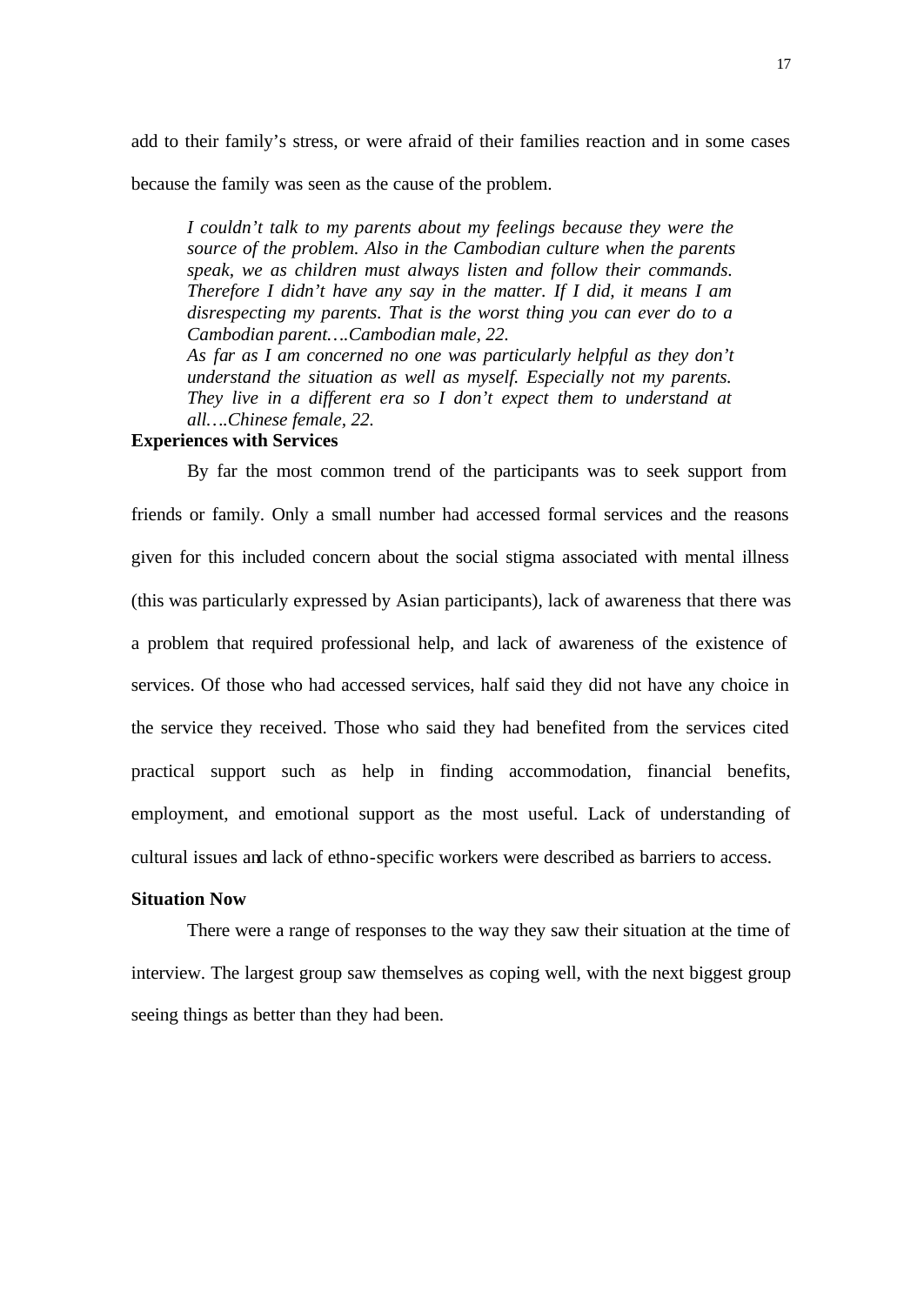### **Participants Suggestions**

The participants were asked for their ideas on what supports could help CALD young people. Their recommendations can be described under four main headings; youth support, broad policies, education and employment.

#### *Youth Support*

This included suggestions for more government sponsored youth programs to advise and provide support, more youth recreational centres, help from elders in the community, support groups, more activities, provision of young Australian counsellors, services that work with families to help young people and the provision of ethnospecific youth counsellors.

*I think within the Cambodian community they should have a young Cambodian counsellor who can relate to our problems. One who understands us and who can help us with procedures in moving out of home and helping us to find housing and help with particular services . I think it is going to be OK…..Cambodian female,20*

## *Education*

The following suggestions were made for changes to the education system to meet the needs of CALD students.

Provision of more ESL departments, improvement in language help facilities, more opportunities for work and study, more flexible access to education, more academic assistance to students, a culturally appropriate education system, provision of more advice to newly arrived students, more bilingual school counsellors, more activities for young people at school, opportunities to learn about the Australian way of life, and anti-racist education policies

### *Broad Policy*

The following suggestions relate to broader government policy rather than specific strategies: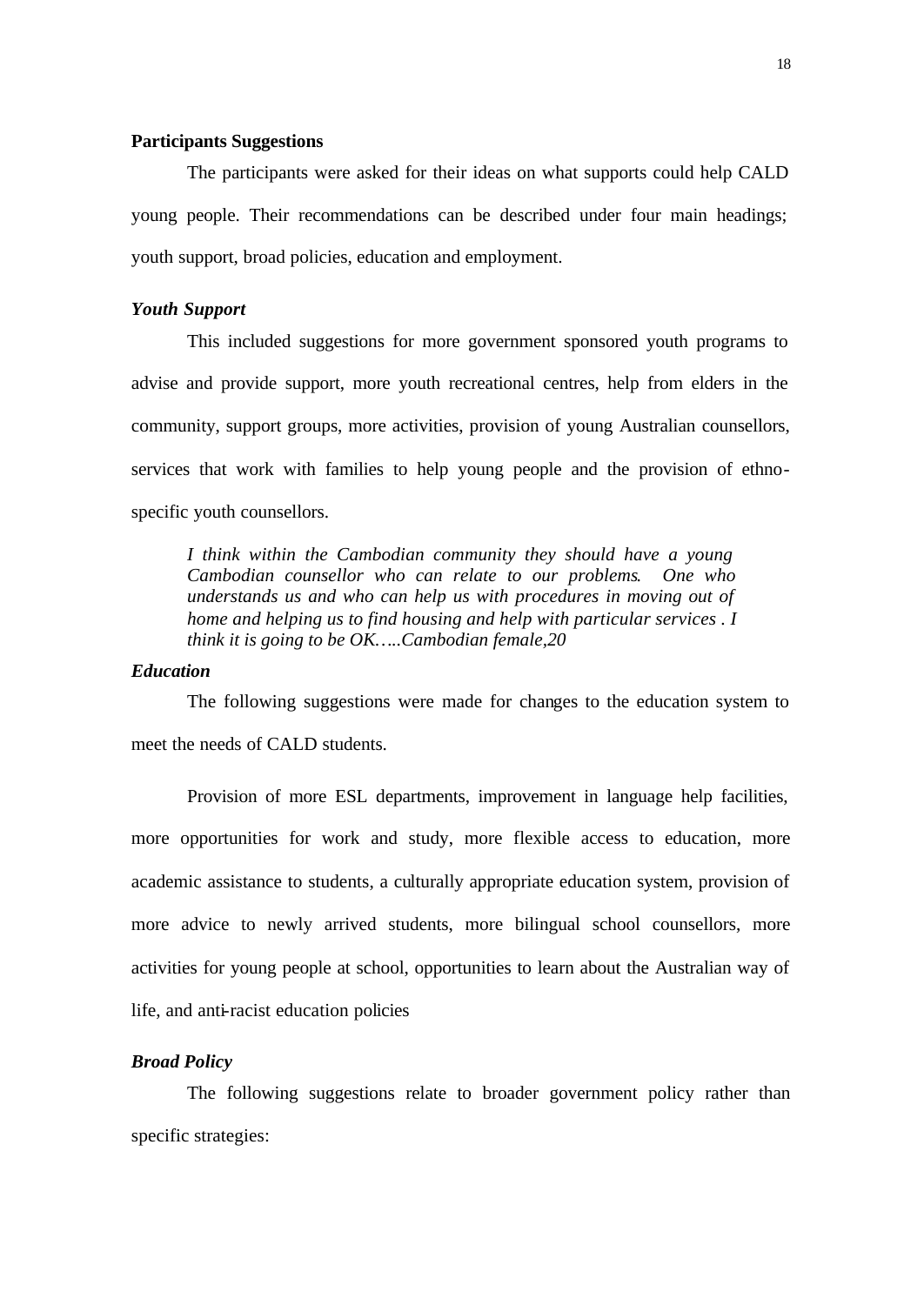Education of parents about cultural differences to facilitate their understanding of the acculturalisation of their children, more social gatherings, more youth involvement in the decision making process, financial support from Government during troubled times, ethno-specific help lines, education of young people regarding their legal rights, less forms to fill in, policy changes regarding accommodation for eg. Crisis accommodation, more information on mental health, more education on the issue, more cultural events, policy reform in family reunion, support for parents with children experiencing mental health issues.

#### *Employment*

The need to provide more assistance to young CALD people to find jobs was referred to both directly and indirectly particularly in relation to its importance to their self esteem as well as their financial status and independence.

# **DISCUSSION**

Over the past decade, much interest has developed within the mental health arena around the notion of resilience. Rather than focus on dysfunction, resilience provides a basis for a strength based approach to practice (Saleeby, 1997) focusing on positive adaptations to negative environmental circumstances (Miller, 1999). For young people coping with new social, cultural and linguistic environments, there can be no denying the myriad of challenges they must face. From the interviews discussed in this paper, it is clear that CALD young people use a variety of coping strategies in their lives. Most importantly, they recognise the value of their own peer, family and community networks as social and emotional resources. Like similar research from the United States (Miller, 1999; Yeh & Inose, 2002), this study found young people more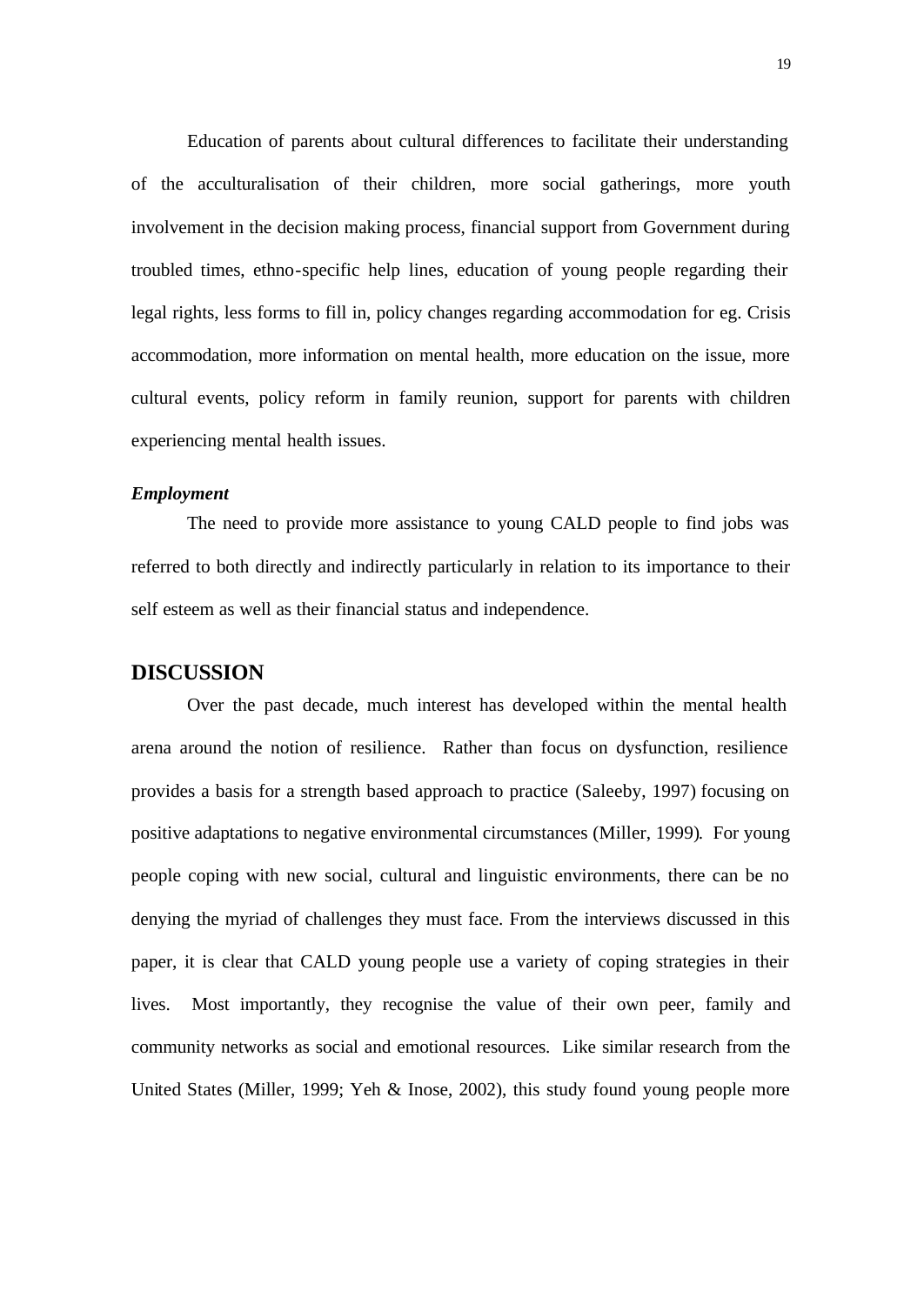likely to seek out support from those around them rather than from the formal health and welfare sector.

It appears that there may be both 'push' and 'pull' factors at work in this scenario. Young people from CALD backgrounds may face numerous barriers in accessing mono-cultural services. Equally they may prefer the type of support and genuine benefit they gain from familiar social networks. Much resilience research has confirmed the importance of social networks in constructing protective factors for young people. These factors can operate at individual, familial and societal levels (Garmezy, 1985; Rutter, 1987). Professional frameworks of mental health care practice thus need to acknowledge that cultural difference can produce both barriers and valuable resources.

The young people concerned here clearly grapple with this kind of contradiction on a daily basis. Their family and their communities provide them with the ability to sustain their identity, self-esteem and sense of stability in the face of a dominant culture very different from their own. Yet these resources can also form the basis for clashes of culture and expectation which can place young people in very difficult circumstances as they try to engage in the dominant culture without damaging their primary cultural attachment. It is not surprising that some young people conclude that 'nothing works'. As Bashir (1993) has noted, mental health clinical services need to be attuned to issues of identity, self-worth and loss. This should involve cross-cultural competence based on more than simply knowledge of difference, but must also engage in the dilemmas faced by CALD clients as they seek to make difficult choices about how to deal with mental health problems. For those working at a broader mental health promotion level, attempts to enhance resiliency must also acknowledge the need to work in partnership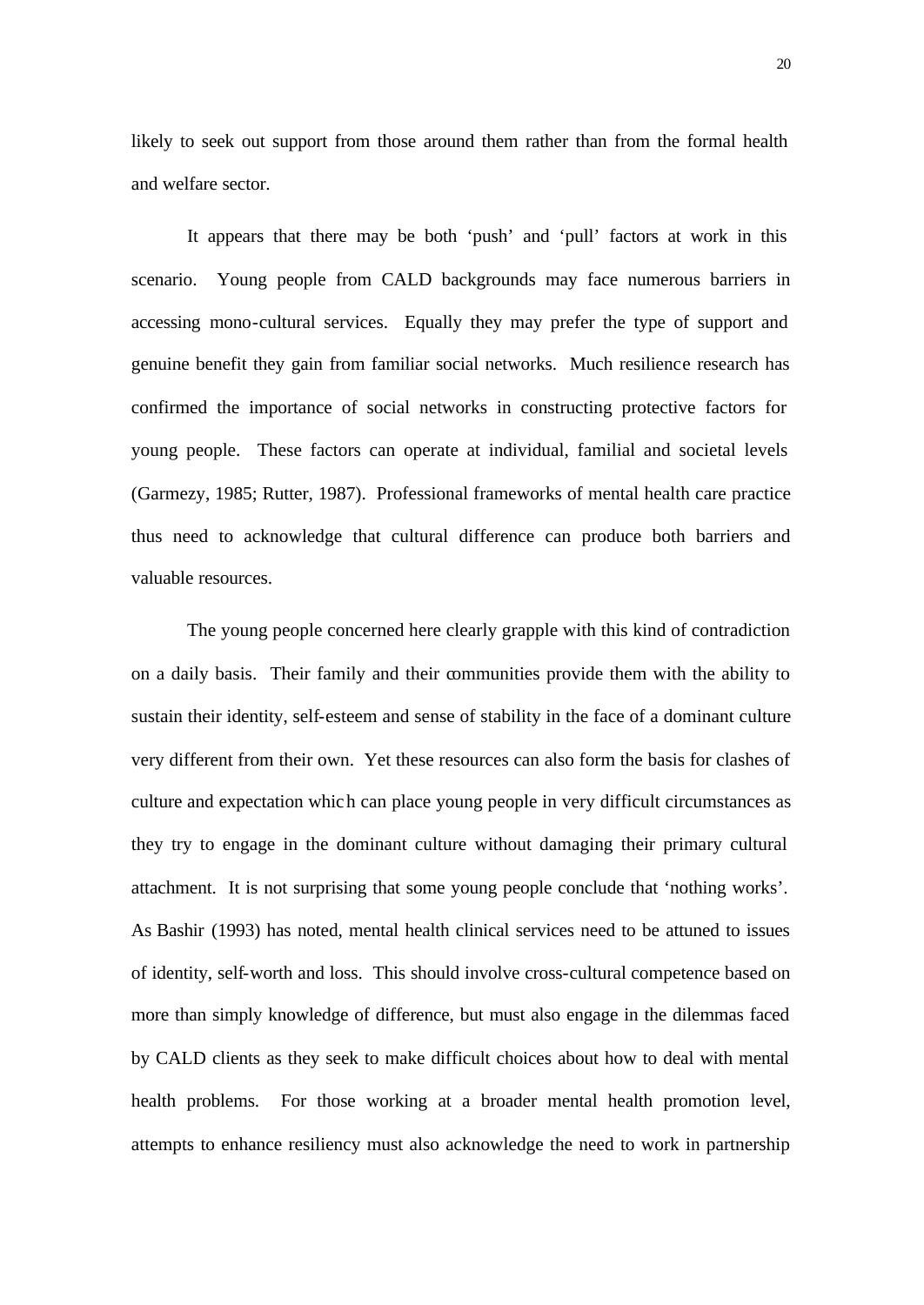with young people based on an understanding of their strengths, their choices and their diverse realities.

# **CONCLUSION**

The key issues that CALD young people disclosed in this study are social isolation, cultural and language barriers, issues related to families, education, recreational issues and access to services. There were no significant differences between the three states.

While participants came from a wide range of cultural background their responses had a great deal in common and there were many similarities in their actions and way of thinking. Maintenance of culture and traditions were seen as important especially those relating to family and community closeness. Problems were compounded by cultural and language barriers particularly where they led to social isolation. Access to mental health services was low, a factor which needs to be addressed.

These young people practiced a positive social culture, sharing in groups, going out with friends and enjoying music. This was contrasted with intergenerational conflicts at home, relationship problems and conflicting values. Their main coping strategies included family, entertainment and socialising.

There were differences in their migration histories where those who had migrated voluntarily had problems that came with the migration experience such as settlement issues, language problems, social isolation, etc. In addition to these problems, young people from refugee backgrounds were also tormented with memories of the war and the brutalities they had witnessed. As a result, mental health nurses need to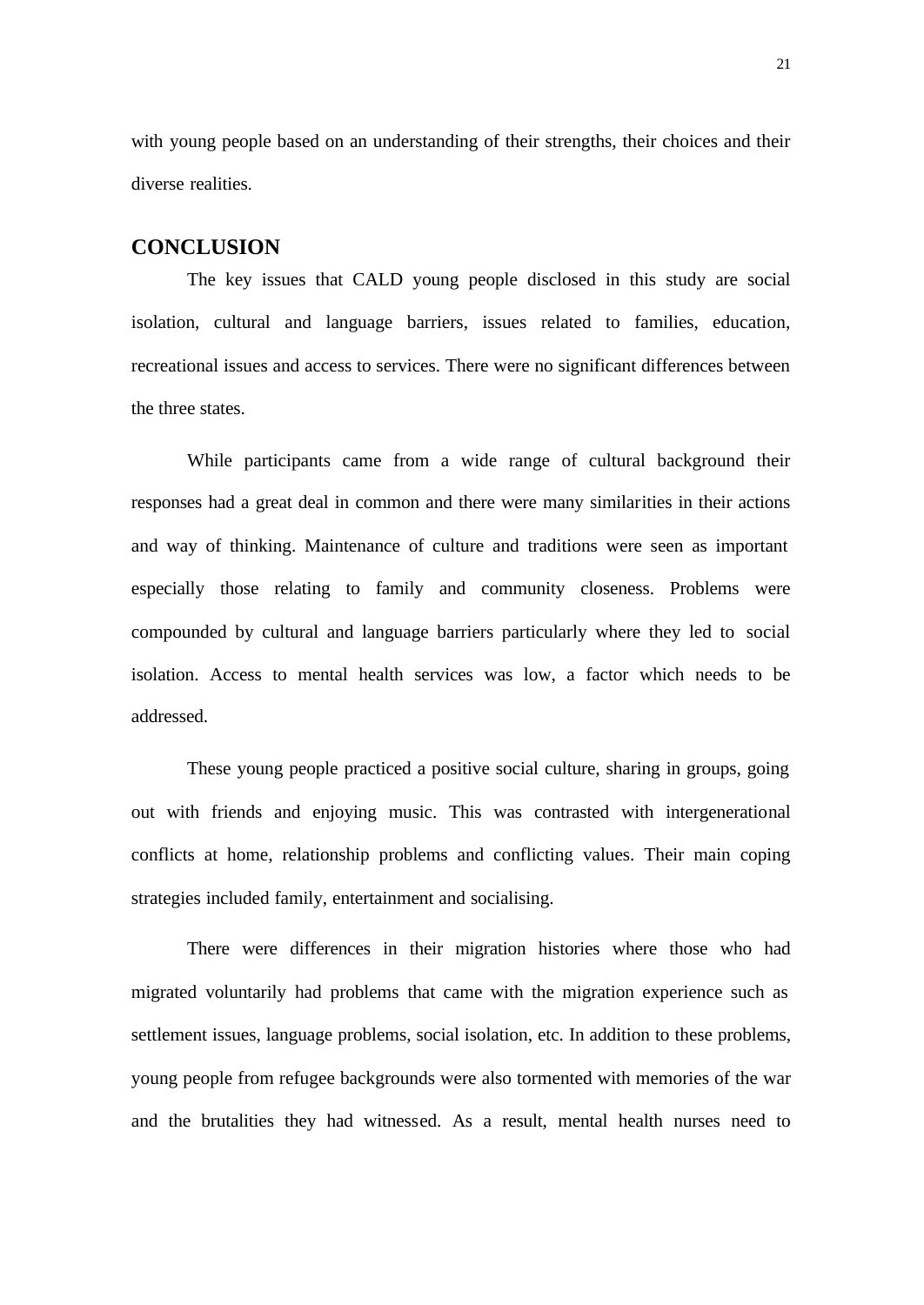understand that young people from CALD backgrounds are diverse and that their individual needs have to be taken into consideration and adjust their practice to adapt to these problems.

There was consensus amongst the majority of young people of the need for more culturally appropriate services for both the youth sector as well as in the broader policy area. The most significant information provided by the participants though, relates to their resilience. A better understanding of how they cope in their complex and stressful lives can only strengthen the potential of mental health nurses to support them through their difficult periods. To do this nurses must take the time to cross the cultural and linguistic barriers to see their client's world view and thus model new practice that enhances the client's own coping mechanisms.

# **ACKNOWLEDGEMENTS**

- The Youth Affairs Network of Queensland Inc. (YANQ).
- Queensland Transcultural Mental Health Centre (QTMHC).
- The young people, parents and carers who willingly shared their stories with us.
- The service providers who took the time to talk about their work experiences with culturally and linguistically diverse clients.
- The interstate organisations for their involvement and contribution to the project:
	- o Youth Affairs Council of Western Australia
	- o Transcultural Psychiatry Unit, Royal Perth Hospital
	- o The Migrant Health Service, South Australia
	- o Youth Affairs Council of South Australia
- The funding organisations:
	- o the Queensland Gaming Machine Community Benefit Fund, Queensland Health and
	- o the Commonwealth Department of Health and Aged Care.

# **REFERENCES**

Bashir, M. (1993). Issues of immigration for the health and adjustment of young people.

*Journal of Paediatrics and Child Health, 29*(1), S42-S45.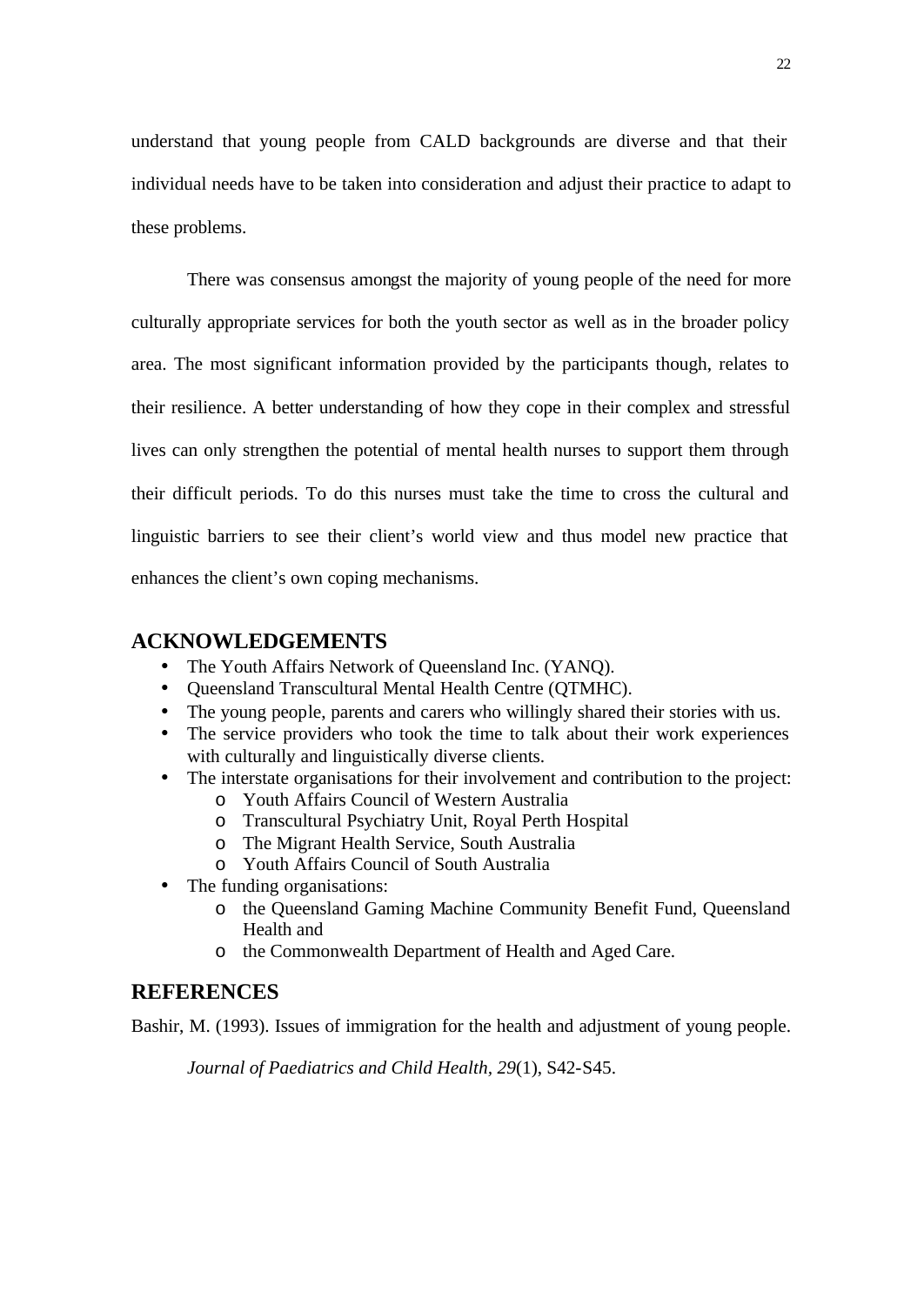- Blackford, J., Street, A., & Parsons, C. (1997). Breaking down language barriers in clinical practice. *Contemporary-Nurse, 6*(1), 15-21.
- Comino, E., Silove, D., Manicavasagar, V., Harris, E., & Harris, M. (2001). Agreement in symptoms of anxiety and depression between patients and GPs: the influence of ethnicity. *Family practice, 18*(1), 71-77.
- Garmezy, N. (1985). Stress-resistant children: The search for protective factors. In J. Stevenson (Ed.), *Recent research in developmental psychopathology* (pp. 213- 233). Oxford: Pergamon Press.
- Gorman, D. (1995). Multiculturalism and nursing in Australia. *Journal of Transcultural Nursing, 6*(2), 27-33.
- Gorman, D. (1997). Psychiatric nursing with Australia's multicultural patients. *Issues in Mental Health Nursing, 18*, 259-268.
- Hassett, A., George, K., & Harrigan, S. (1999). Admissions of elderly patients from English-speaking and non-English-speaking backgrounds to an inpatient psychogeriatric unit. *The Australian and New Zealand journal of psychiatry, 33*(4), 576-582.
- Horsfall, J. (1998). Structural impediments to effective communication. *Australian and New Zealand Journal of Mental Health Nursing, 7*(2), 74-81.
- Klimidis, S., & Minas, H. (1995). Migration, culture and mental health in children and adolescents. In Guerra & White (Eds.), *Ethnic Minority Youth in Australia* (pp. 85-100). Hobart: National Clearinghouse for Youth Studies.
- LoGiudice, D., Hassett, A., Cook, R., Flicker, L., & Ames, D. (2001). Equity of access to a memory clinic in Melbourne? Non-English speaking background attenders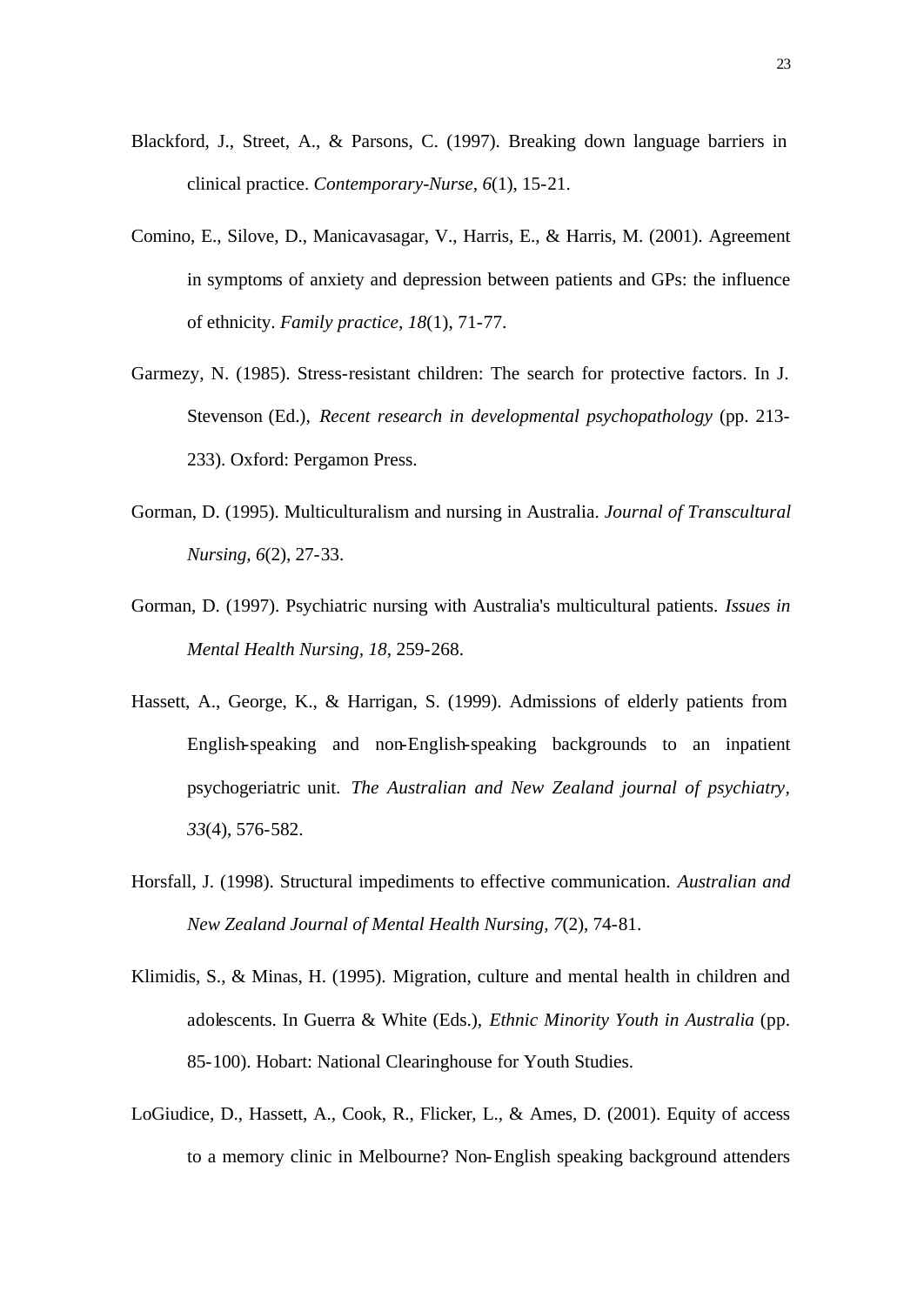are more severely demented and have increased rates of psychiatric disorders. *International journal of geriatric psychiatry, 16*(3), 327-334.

- Miller, D. (1999). Racial socialization and racial identity: Can they promote resiliency for African American adolescents? *Adolescence, 34*(135), 493-501.
- Runci, S., Doyle, C., & Redman, J. (1999). An empirical test of language-relevant interventions for dementia. *International psychogeriatrics, 11*(3), 301-311.
- Rutter, M. (1987). Psychosocial resilience and protective mechanisms. *American Journal of Orthopsychiatry, 57*(3), 316-331.
- Saleeby, D. (Ed.). (1997). *The Strengths Perspective in Social Work Practice*. New York: Longman.
- Selvamanickam, S., Zgryza, M., & Gorman, D. (2001). *Coping in a new world: The social and emotional wellbeing of young people from culturally and linguistically diverse backgrounds* (0 646 37430 3). Brisbane: Queensland Transcultural Mental Health Centre and Youth Affairs Network Queensland.
- Stolk, Y., Ziguras, S., Saunders, T., Garlick, R., Stuart, G., & Coffey, G. (1998). Lowering the language barrier in an acute psychiatric setting. *The Australian and New Zealand journal of psychiatry, 32*(3), 434-440.
- Yeh, C., & Inose, M. (2002). Difficulties and coping strategies of Chinese, Japanese and Korean immigrant students. *Adolescence, 37*(145), 69-83.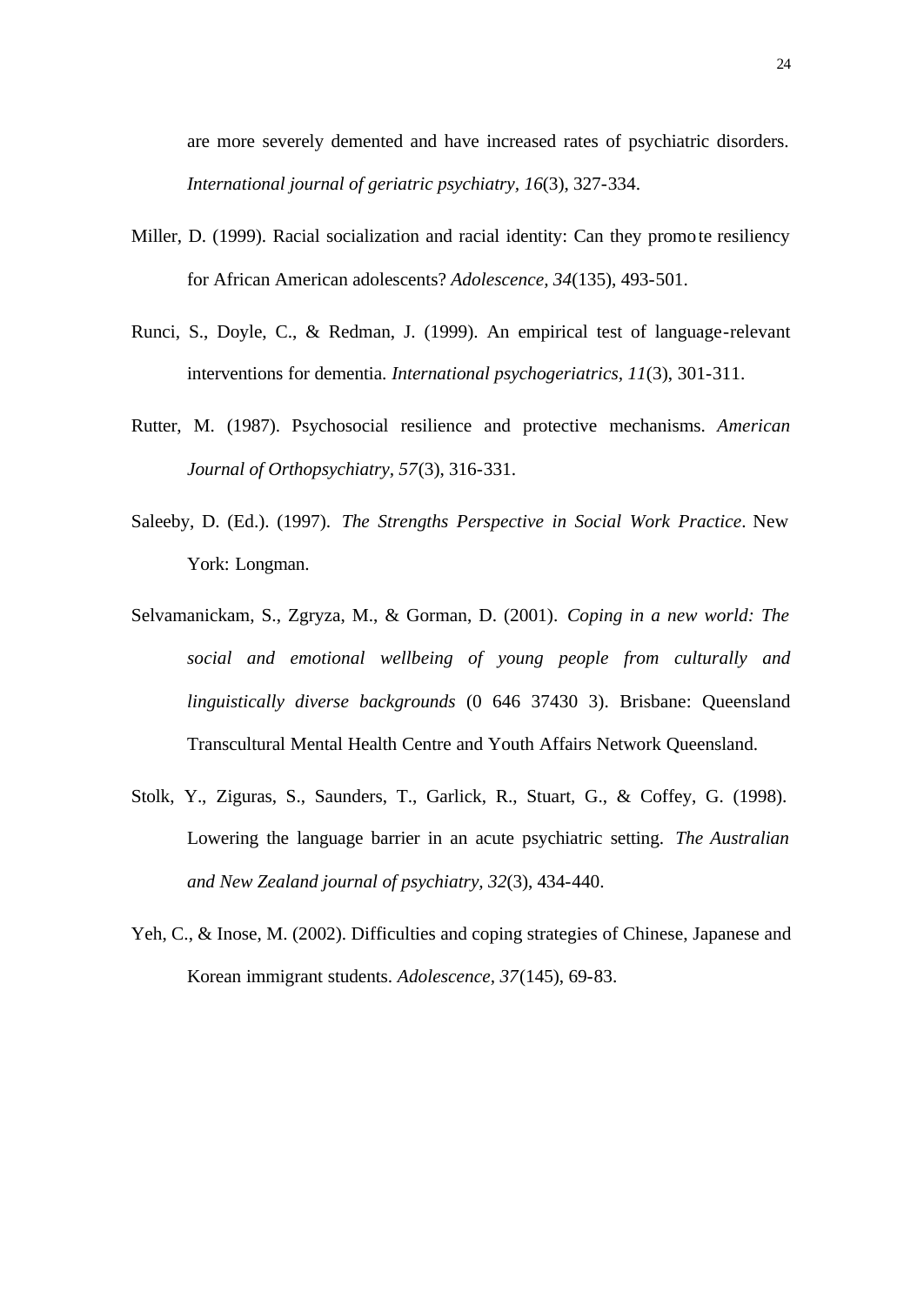| Community         | Male | Female | Total |
|-------------------|------|--------|-------|
| Somali            | 12   |        | 19    |
| Lebanese          | 2    |        | 2     |
| Sudanese          | 10   | 5      | 15    |
| Colombian         |      |        |       |
| El Salvadorian    |      |        | 5     |
| Greek             | 3    | 5      | 8     |
| Chinese           | 10   | 14     | 24    |
| Cambodian         |      | 3      | 10    |
| Arabic speaking   | 4    | 3      |       |
| Former Yugoslavia | 16   | 16     | 32    |
| Totals            |      | 58     | 123   |

**Table 1: Total (Qld, WA & SA) young people by ethnic community and gender**